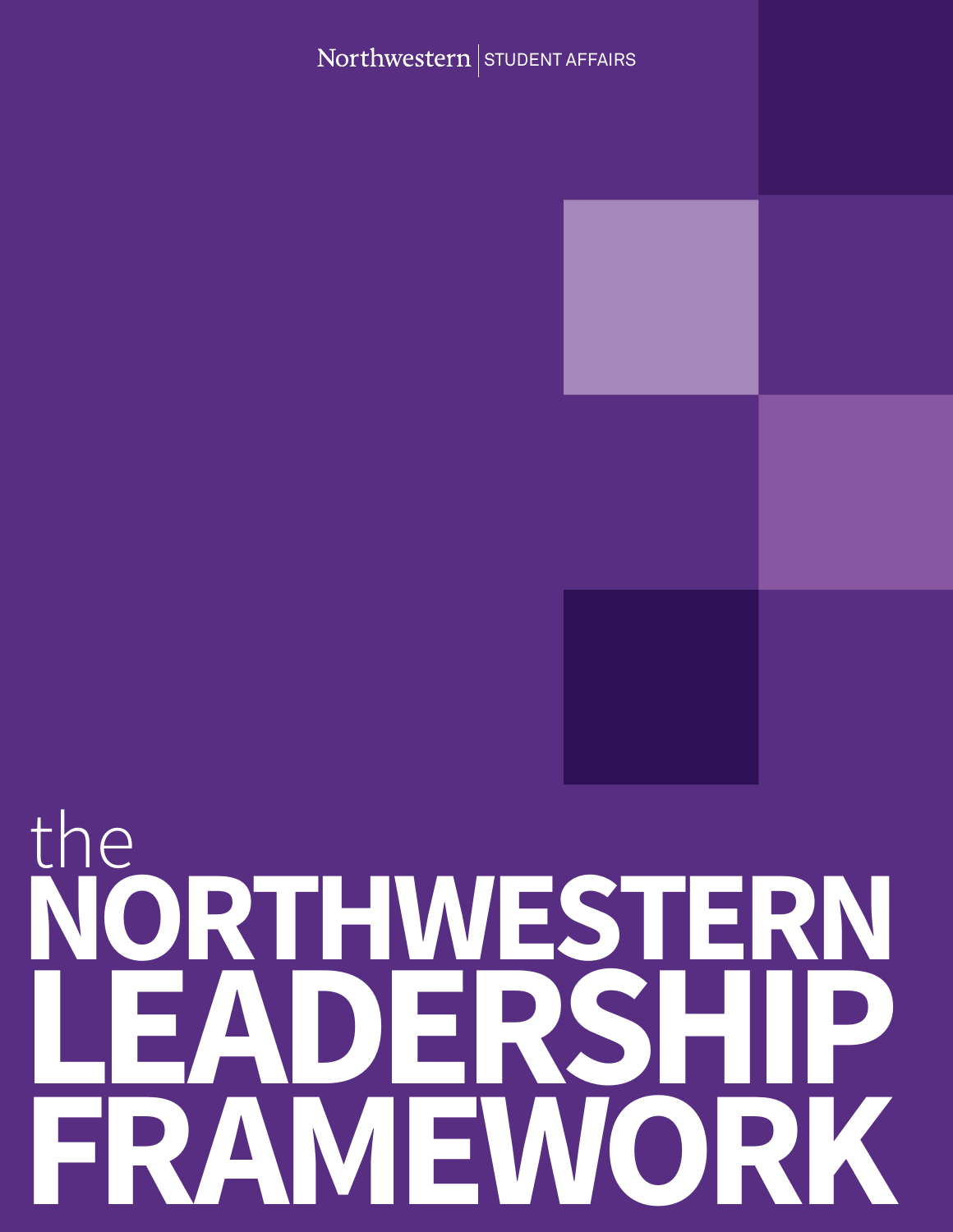## SOLLECTIVE<br>A PROACH TO APPROACH TO

Northwestern has a proud tradition of graduating students who make significant contributions to the world through public service, science and technology, the private sector, and the arts. We believe this is a result of a constellation of educational opportunities and support throughout a student's Northwestern experience.

The Northwestern Leadership Framework supports this tradition by connecting and weaving together a coordinated and integrated cross-campus approach to leadership development that is grounded in the values and mission of Northwestern and the Division of Student Affairs. Together, we strive to increase students' capacity and agency to facilitate positive change, and develop as reflective and authentic leaders for a more just and equitable world.

Students, staff, and faculty came together in the belief that we can best serve students in their leadership development when we embrace and implement a common framework and language. This ensures that students have a common lens through which they can make meaning and synthesize their diverse experiences in support of their overall leadership development and efficacy. After two years of work, contributions from hundreds of stakeholders, and a deep dive into the research and data, the Leadership Framework guides our work to support student leadership development and leadership outcomes.

and development.

### We ground our work in the following principles:

| Students are partners in<br>this process.<br>They are integral in<br>the creation and<br>implementation of<br>programs and initiatives<br>that support leadership<br>development.                                                                                                | Leadership can be<br>learned and developed.<br>Through hard work, skills<br>development, and<br>reflection, everyone can<br>develop their capacity<br>to lead.                                                                 | Leadership does not<br>require a title; it is<br>available to all.<br>Anyone can engage in<br>leadership, and it can be<br>practiced anywhere<br>within organizations<br>and systems.                                                                    |
|----------------------------------------------------------------------------------------------------------------------------------------------------------------------------------------------------------------------------------------------------------------------------------|--------------------------------------------------------------------------------------------------------------------------------------------------------------------------------------------------------------------------------|----------------------------------------------------------------------------------------------------------------------------------------------------------------------------------------------------------------------------------------------------------|
| Leadership is both an art<br>and a science.<br>There is no formula for<br>leadership. Great<br>leadership combines<br>knowledge of how to be<br>effective with an ability<br>to be adaptable.                                                                                    | Leadership brings<br>positive change.<br>Beyond just getting stuff<br>done, leadership requires<br>an aspirational vision<br>for an organization,<br>community, or cause.                                                      | Leadership is an<br>interpersonal activity.<br>Defining leadership as<br>individual traits or skills<br>is limiting; leadership is<br>what someone does to<br>engage and mobilize with<br>others over the long run.                                      |
| No theory is the best<br>theory.<br>Our leadership development<br>approach will honor diverse<br>forms and perspectives of<br>leadership in order to foster<br>authenticity, expand acces-<br>sibility, and equip students<br>to work collectively to solve<br>complex problems. | Leadership requires inner<br>work and self care.<br>Leadership development<br>is a lifelong process<br>that can be stressful.<br>Developing a practice<br>of reflection and self<br>care is critical to sustain<br>engagement. | There is wisdom beyond<br>the walls of our<br>University.<br>Community partners,<br>internship supervisors,<br>employers, and our<br>neighbors are co-educators.<br>Our physical locations in<br>Evanston, Chicago, and<br>Qatar are assets for learning |

*leadership: A guide for students.*

2

Adapted from Shankman, M. L., Allen, S. J., Haber-Curran, P., & Komives, S. R. (2015). *Emotionally intelligent*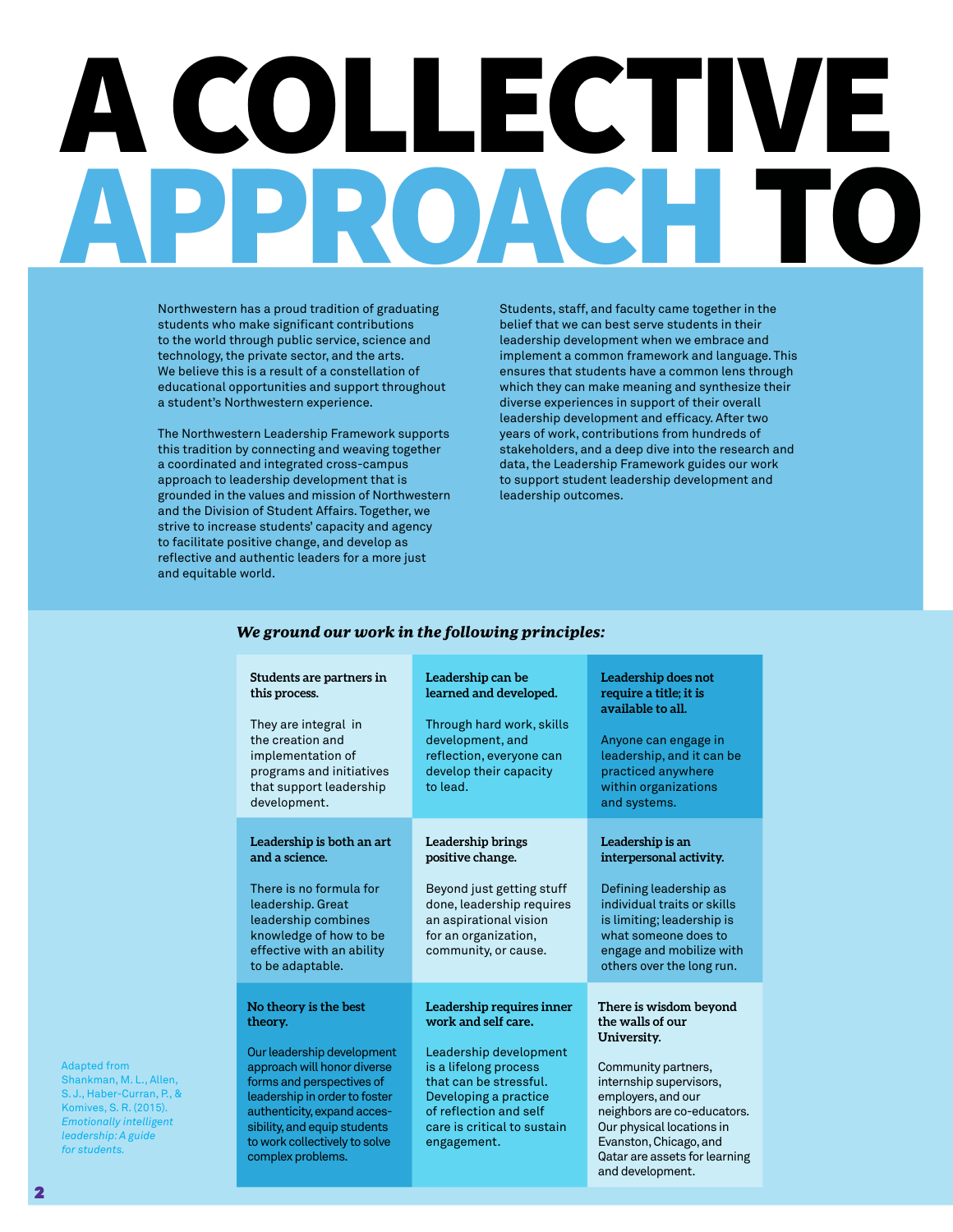### LEADERSHIP DEVELOPMENT

Students are learning and engaging in leadership throughout their experiences in college—living with roommates, participating in student organizations, learning through employment, collaborating on group projects in the classroom, and beyond. Student Affairs staff and our campus partners support students in each of these areas and more.

To that end, we designed our approach to implementing the Leadership Framework by weaving together the existing strengths of our university. We draw inspiration from the best

practices of Collective Impact, an approach for tackling complex social issues. By building on the strengths of differentiated programs, departments, and initiatives across campus, we will create an integrated culture of leadership. Using common language and working with a shared framework, we will reinforce each others' efforts to foster student learning and development. Leadership Development & Community Engagement serves as the "backbone support" by coordinating, supporting, and assessing the implementation of the shared vision for students' leadership development.





Adapted from Kania, J. & Kramer, J. (2011, Winter). *Collective Impact*. Retrieved from https://ssir. org/articles/entry/ collective\_impact

### There are five conditions needed to create collective impact:



**Common Agenda** Shared vision, language, and outcomes



**Continuous Communication**  Consistent and open communication; continual opportunities for learning and celebration



**Activities**  Differentiated, yet coordinated, activities serving students with a range of interests at multiple stages of their development







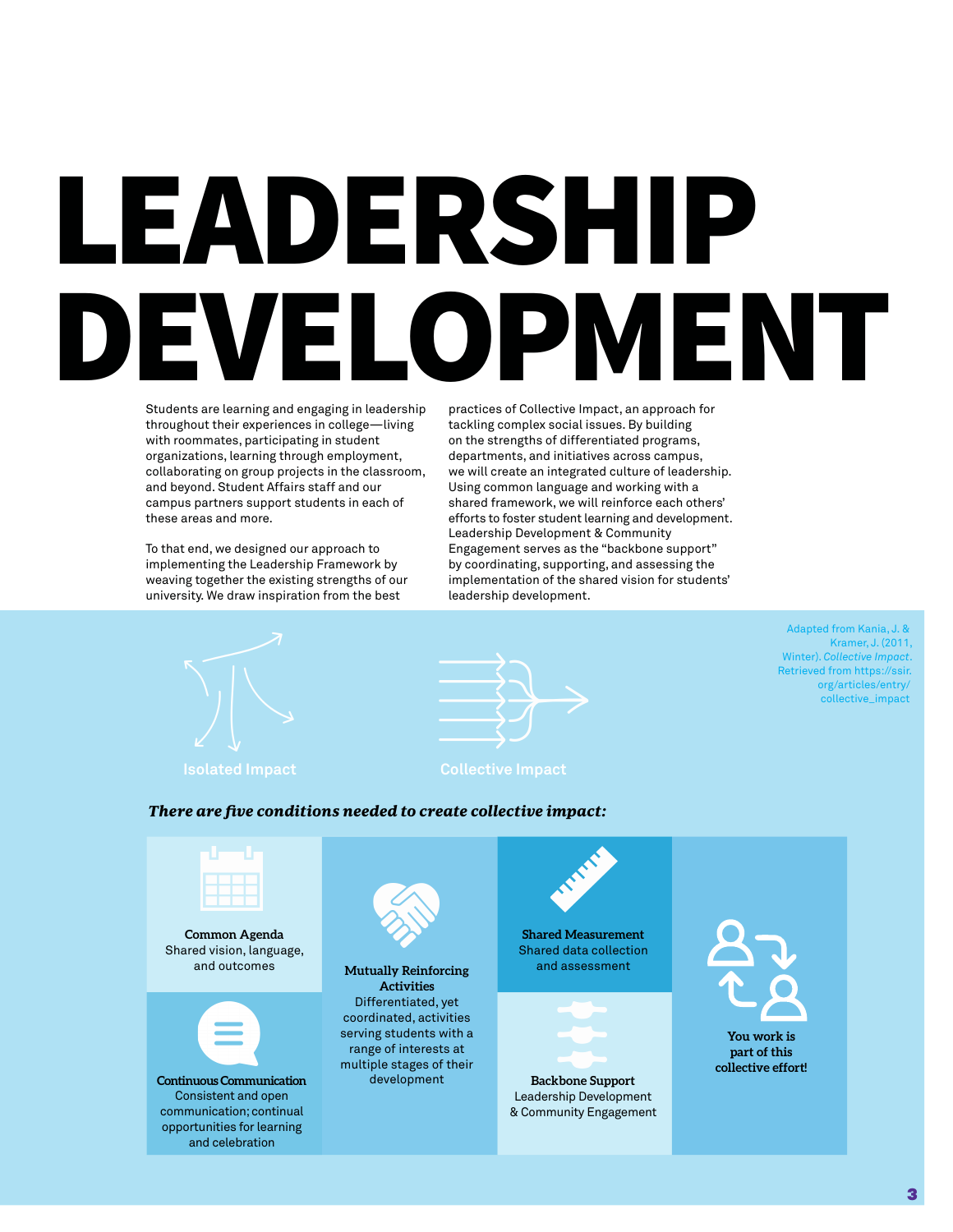### INTENTIONAL LEADERSHI DEVELOPMENT

### Through this guide, we hope to achieve two goals:

Provide practical guidance for using the concepts of the Leadership Framework to shape your programming and curriculum development. As we educate and engage our students through our various departments, they are undoubtedly developing their capacity for leadership. When all of us use the concepts of the Leadership Framework in our programs to have explicit conversations about leadership development, we will reinforce what students are learning across Student Affairs and beyond.

### **and**

Support our own lifelong leadership development. While the primary audience for the Leadership Framework is our students, it can also be used as a tool to examine our own leadership development and the practices of our programs, departments, and systems.

### Using the Leadership Framework:

Many of your programs probably already have some thread of student leadership development embedded in them. The Leadership Framework can help you build on your existing strengths to amplify leadership development. The Leadership Development & Community Engagement team can serve as thought partners to support you in integrating new elements of leadership development into your work. Contact us to set up a meeting: **LDCE@northwestern.edu**.



Assess how your programs currently support student leadership development. Where do your existing learning outcomes align with the leadership learning outcomes? Pages 7 – 16 of this guide outline the learning outcomes.

Consider where the Leadership Framework could bring added value to your existing work with students. For example, if your department has student employees, adding leadership development as an intentional outcome can help students synthesize and make meaning from their experiences in new ways.



Evaluate where you can make adjustments to your learning outcomes and curriculum to explicitly align with the Leadership Framework. Shared language is crucial for collective impact.

Be an active contributor to our collective work. Sign up for our listserv: **lci@listserv.it.northwestern.edu**. Share your great work with us. Be part of our thriving community of practice through the monthly meetings of the Leadership Collective Impact Group.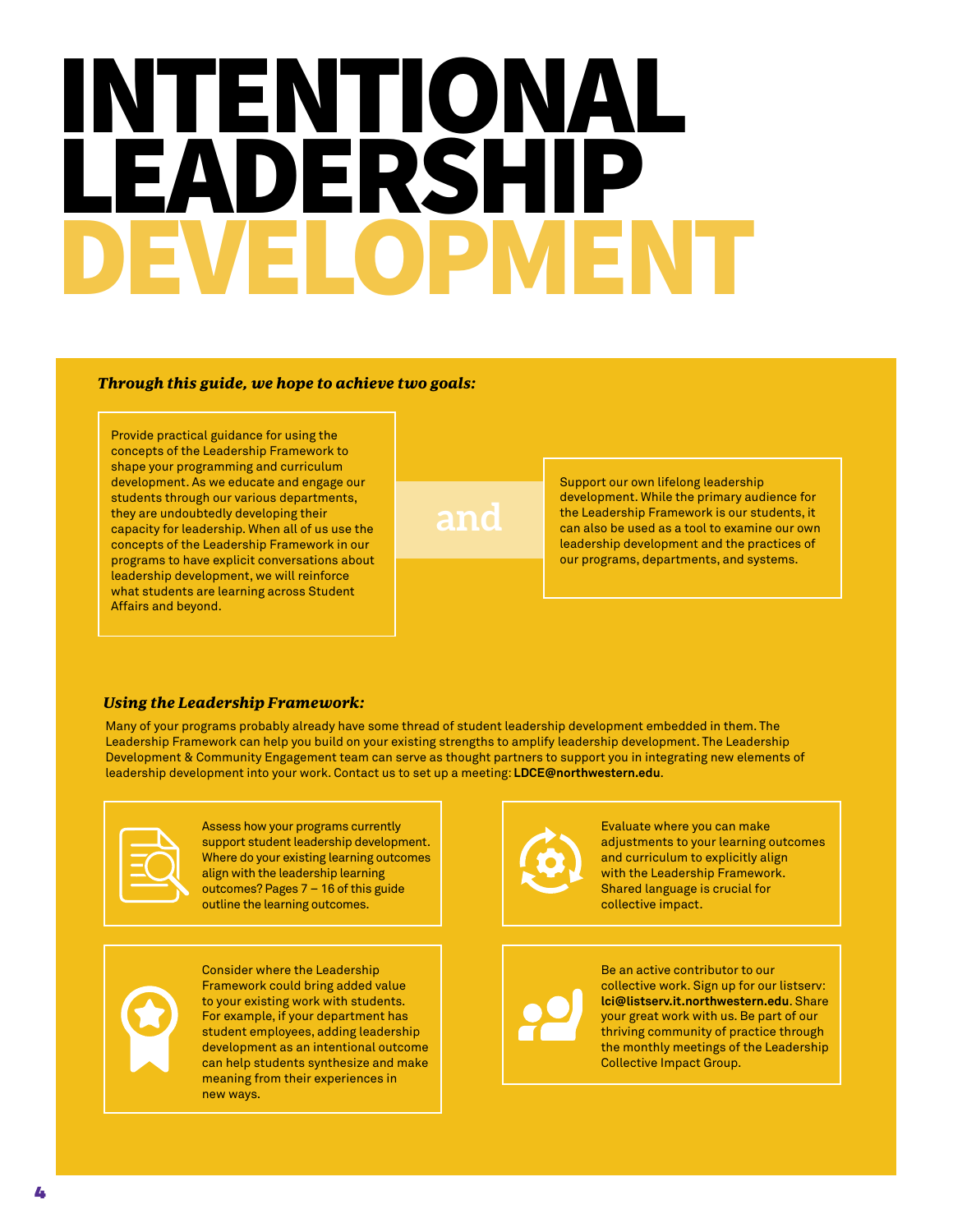### LEADERSHIP **MENT** PEDAGOGY Reflective Observation:

**Noticing what happened and relating to past experience and**

*take? What did you expect and what was different?*

*What? What happened? What was your role? What actions did you* 

Provide active learning opportunities for students to reflect on their individual experiences and the experiences of the group. Think, Pair, Share: Students think or jot notes individually, then pair up to discuss similarities or differences in perspectives or to challenge each other to think in new ways about the topic. • Continuum or Barometer: Designate an imaginary line across a room that represents a scale (1 – 10, for example). Pose questions and have students, as they are able, physically

**conceptual understandings**

Leadership development is propelled by experiential learning and critical reflection. As educational reformer and Student Affairs forebear John Dewey (1916) said, "We do not learn from experience… we learn from reflecting on experience." Kolb's (1984) experiential learning cycle illustrates this process. Use of a simple critical reflection tool, "*What, So What, Now What*," can support students in moving through the learning cycle.

### **act apply think reflect** line up on the continuum to represent how they feel about the question or prompt. Alternately, this same activity can be done with notecards or signs representing a number rather than physically moving around a room. • Concentric Circles: Students form two concentric circles and take turns answering questions. Rotate with every change in prompt. Report the themes back to the large group. Concrete Experience: **Engaging directly in an authentic situation** Students are having concrete leadership development experiences every single day through their student organizations, living situations, jobs, community engagement, campus activism, classes, and other types of involvement. Invite students to draw upon examples from their daily experiences as a lens through which to examine their leadership development. Active Experimentation: **Testing new ideas and honing skills through a new experience** *Now what? How will I apply my new learning? How will my actions be different? In what ways can I test out my new ideas?* Encourage students to apply their new learning the next time they act. When students are aware of their own learning, they will be more invested in their development and see greater growth. Each experience and reflection builds towards the next, and the experiential learning cycle continues. • Written prompts or journaling: Incorporate regular writing or journaling into your program as an opportunity for students to think more deeply about a topic. Students can collectively develop prompts that are relevant for the experience. Support students in connecting their experiences to the concepts in the Leadership Framework. • Self-Assessments: Students self-identify areas in which they would like to develop or improve upon current areas of strength. Articles, Videos, and Research: Have students find articles or videos that connect to the leadership concepts they are developing. Create space for students to lead group discussions on these pieces. • Buzz Groups: Groups of 3 – 5 gather for discussion of multiple perspectives or question generation. Have groups report out to highlight additional viewpoints. • Case Studies: These allow students to draw lessons or conclusions and connect those to their own experiences. Students can develop their own case studies from their real life experiences. Gallery Walk: In small groups, students move around the room to answer prompts or react to visuals and build on the ideas of other groups. Abstract Conceptualization: **Distilling perception into abstract concepts** *So what? Why does this matter? What did you learn? Why is it important? What patterns are emerging? What larger social issues are connected to these topics?* Dewey, J. (1916/1980). Democracy and Education. In J. A. Boydston (Ed.), *John Dewey: The Middle Works, 9, 1889 – 1924*. Carbondale, IL: SIU Press. Kolb, D. A. (1984). *Experiential learning: Experience as the source of learning and development*. Englewood Clifs: NJ, Prentice-Hall. University of Georgia Center for Teaching and Learning. (2017). *Experiential Learning*. Retrieved from: https://www.ctl.uga.edu/ pages/experiential-learning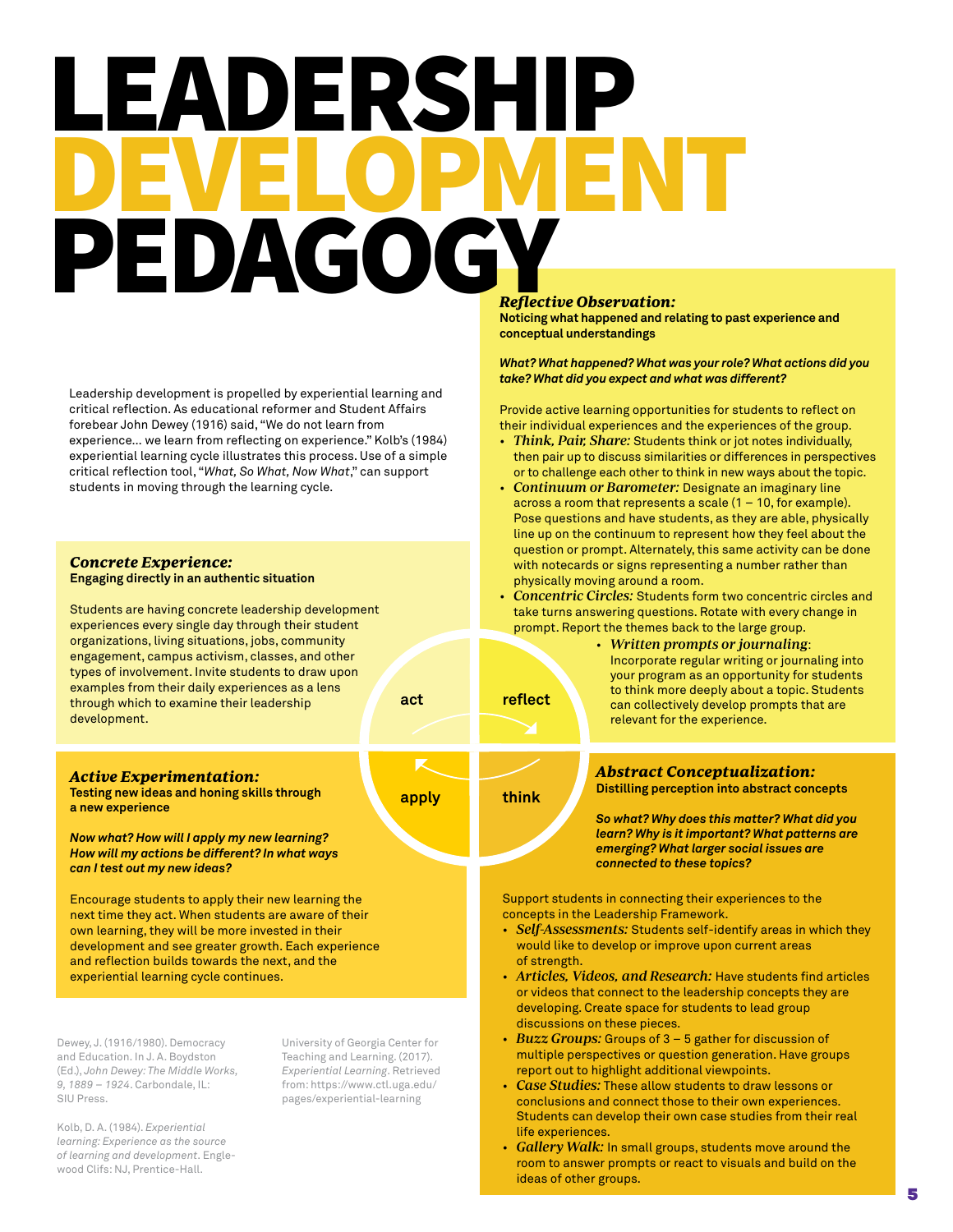### LEADERSHIP FRAMEWORK



leadership development: authenticity, continual growth and development, and increased agency and leadership

efficacy.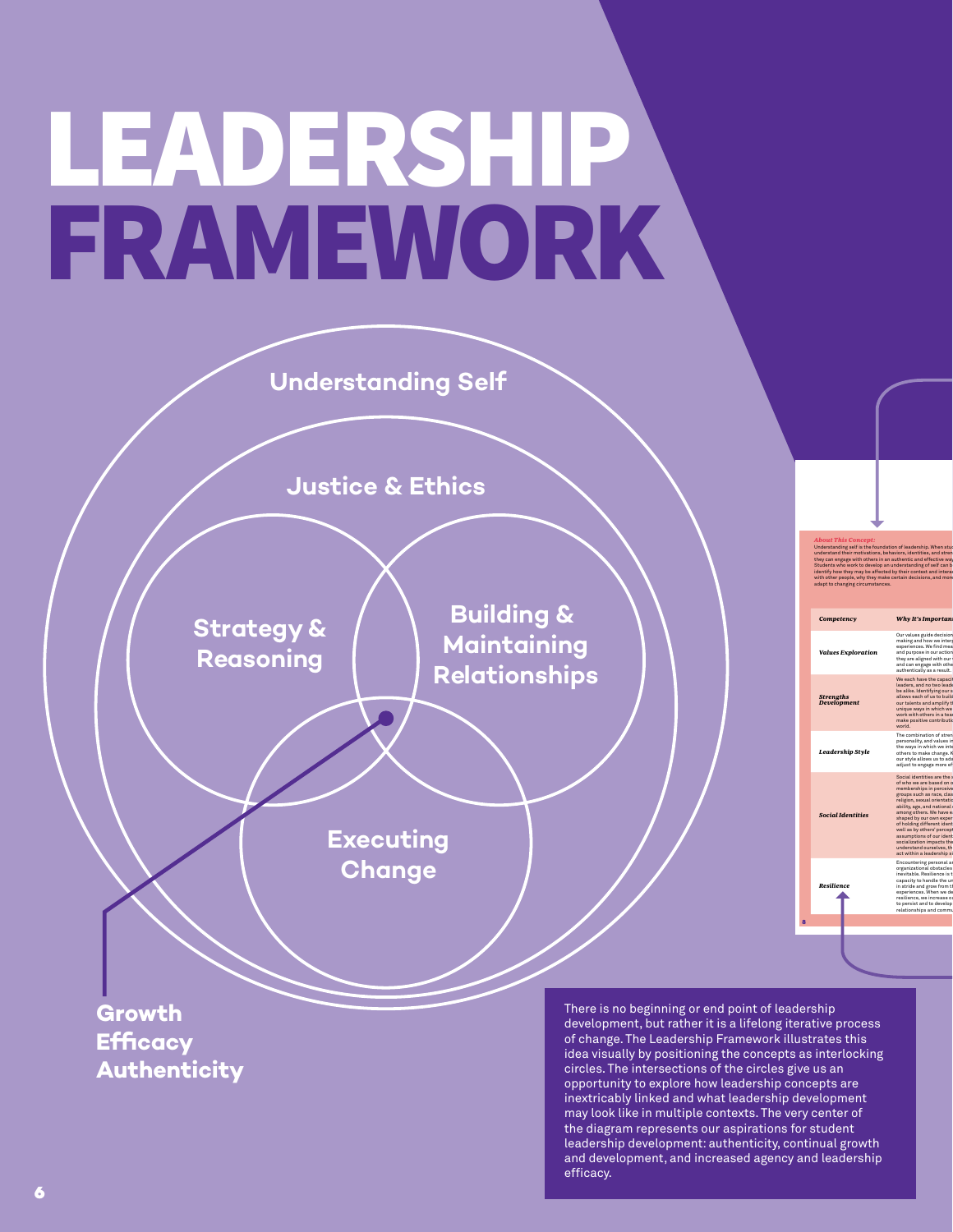### HOW TO USE THIS GUIDE

This section will give you more information about each core concept of the Leadership Framework. Within each core concept, there are a handful of competencies that support the overall development of a student's conceptualization of leadership. Here we outline each competency, provide examples of learning outcomes, and suggest curricular strategies for engaging students in a learning process.

> Concept: Concepts and competencies can be explored at three levels: individual, group, and individual within groups. Work with students to consider their development of skills and engagement in a leadership process as an individual. Encourage groups to think about how these concepts relate to their organizational development, internal processes, and the outcomes or goals of their work together. Challenge students to explore their actions within a group and how they contribute to the group's overall success.

### UNDERSTANDING Learring Outcome:<br>
Students who participate in leadership development programs and<br>
schedules will be obtained and articulate their conception.<br>
A order that all concepts and accelerate and how they inform their authoric<br> Learning Outcome: Students who participate in leadership development programs and activities will be able to identify and articulate their own values, strengths, and social identities and how they inform their authentic

Students will be able to... Ou

leadership style.

develop strengths.

of self.

and develop a support system.

dents gths, they can engage with others in an authentic and effective way. etter ctions **b** easily

Our values guide decision-

ming

he can m and

gths, personality, and values informs

opt or fectively.

sense of who we are based on our d social  $is, gender,$ religion, sexual orientation, origin, ach been iences ities as tions and lities. This way we ink, and ituation.

 $nd$ is he rexpected hose welop ur ability strong unities.

oret our is when values, rs more Articulate their values and principles involved in personal decision-making; act in congruence with personal values, beliefs, identity, ethical, spiritual, and moral values. How do your values shape your actions? What happens when your actions and values align? What happens when your actions are not aligned with your values? What or who has shaped your values? ty to be ers will trengths d upon Articulate, internalize, and apply personal skills and abilities; accurately assess growth areas and opportunities to deepen and How do your individual strengths contribute to a group, team, or organization? What are you passionate about, and how does

ons to the eract with Gnowing Translate one's previous experiences, personality, beliefs, and capacities into an authentic and productive leadership style. How would others describe your leadership style? How do your strengths inform your leadership style?

> Demonstrate commitment to understanding one's own identity and culture; integrate multiple aspects of identity into a coherent whole; recognize and exhibit interdependence in accordance with environmental, cultural, and personal values; identify and commit to important aspects What social identities shape your daily experiences? How do your social identities affect the way you show up in groups? How has the way you were socialized shaped your view of leadership?

that passion align with what the world needs?

Withstand and bounce back (or forward) from adversity; preempt and prevent adversity; make purposeful decisions regarding balance among education, work, and leisure time; engage in strategies for self-care and to foster wellness; seek mentorship What do you do to re-charge or practice self-care? What types of activities can become a daily practice of self-care for you? Who are your mentors and how do they form a network of support for you? How do you approach obstacles or challenging situations?

Intersections With The Other Concepts • Justice & Ethics: Explore the values and principles involved in personal and organizational decision-making and the impacts of those decisions on others; interrogate how social identities influence how you interpret and experience the world, and how abuse of power, authority, and positional leadership roles maintains systems of oppression • Strategy & Reasoning: Analyze how your experiences, strengths, style, and personality might shape the way you reason, plan, and make decisions; consider strengths and how they support the ways

• Building & Maintaining Relationships: Consider how your leadership style affects your ability to develop authentic relationships; identify the strengths and needs of a group and how to contribute your ideas and strengths to make progress on a common agenda or group goals

you define and measure your success

• Executing Change: Deconstruct your motivations and take accountability for your actions; reflect upon how you are uniquely able to contribute to a larger change movement through collective action

### Curriculum Ideas • Ranking of values with reflective storytelling

**The Co** 

• Reflective journals with prompts, or prompts that can be explored through drawing, poetry, spoken word, or other means of expression • Strengths-based self-assessment tools and personality assessments (Gallup - StrengthsQuest, Myers-Briggs Type Indicator, True Colors, Bolman and Deal - Leadership Orientations Assessment, Kouzes and Posner - Leadership Practices Inventory) • Cycle of Socialization and Social Identity Wheel

• Conversations with mentors who can share observations about leadership style and strengths • Personal development reflection and goal setting • Identify practices to develop resilience, promote wellness, and engage in self-care such as sharing gratitude, incorporating nature,

breathing or mindfulness techniques • Sharing stories of overcoming obstacles and lessons learned Learning Outcome: This is our goal for student learning related to each concept. Each of these outcomes aligns with the Student Affairs Learning Domains. Measuring what students are learning as a result of their involvement in programs, activities, and services offered across the Division and beyond is part of our greater leadership development assessment strategy.

Intersections With The Other Concepts: Some of the most interesting topics arise where the concepts intersect with one another. In this section, we offer examples of topics to explore in the intersections. There are many more examples than what we provide in this guide.

Curriculum Ideas: Here are ideas of activities that you can do with your students to engage them in learning about the core concepts and competencies. Be sure to pair curricular strategies with questions for reflection that explicitly connect students' learning to leadership development.

Competency**:** The development of these competencies supports growth in students' conceptual understanding of the related core concept. This section gives information about what each competency means, and offers learning outcomes that you can use in your programs and activities.

Reflection: Reflection is a key tool for learning. Use questions like these to engage students in reflective thinking or writing. Add another layer of learning by asking questions that relate your content explicitly to leadership development. How does this relate to your leadership experiences? How does this inform or change the way you think about leadership? How does this help you understand the way you lead?

9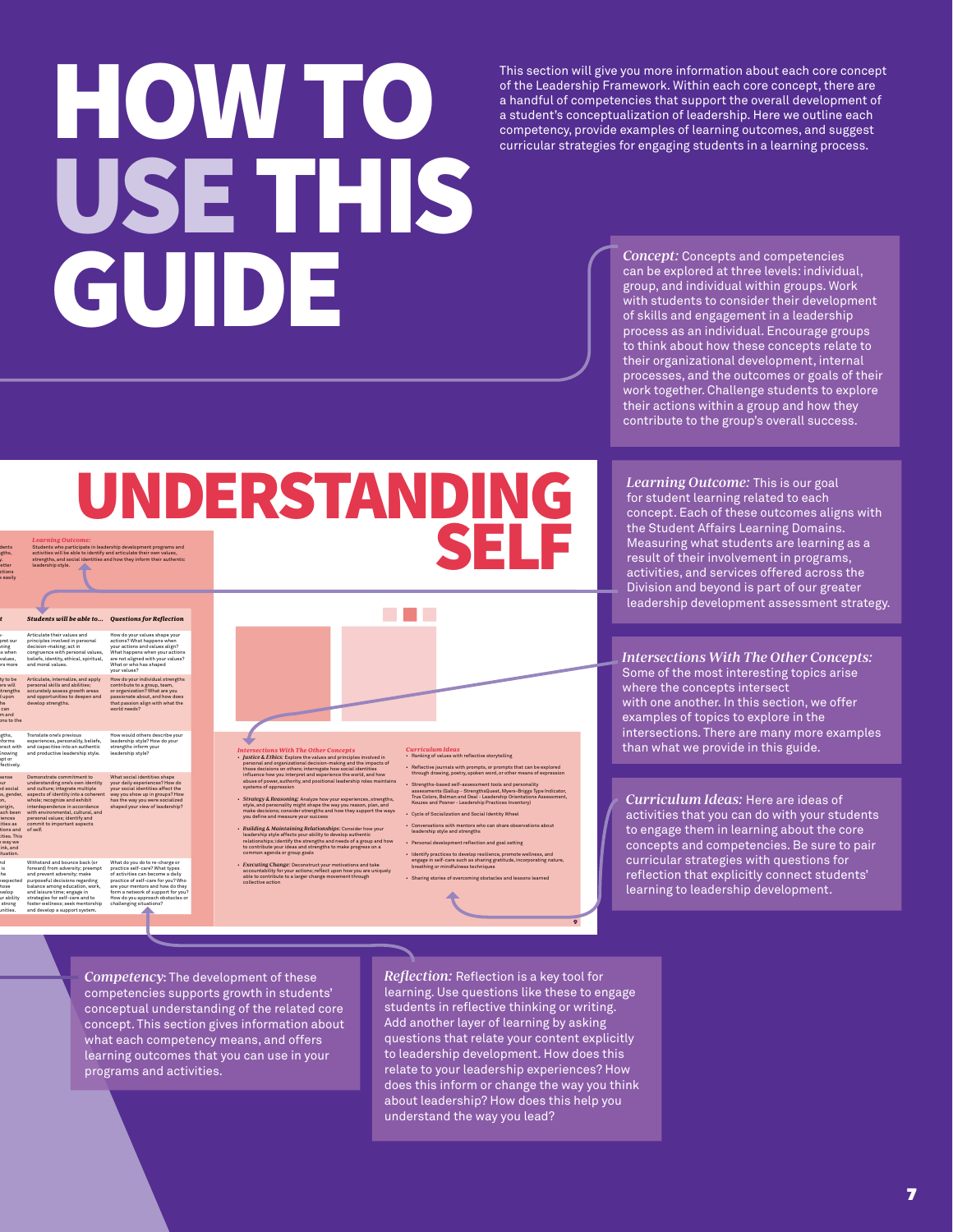

**About This Concept:**<br>
Understanding self is the foundation of leadership. When students<br>
Understanding self is the foundation of leadership. When students<br>
students who participate in leadership development programs and<br> Understanding self is the foundation of leadership. When students understand their motivations, behaviors, identities, and strengths, they can engage with others in an authentic and effective way. Students who work to develop an understanding of self can better identify how they may be affected by their context and interactions with other people, why they make certain decisions, and more easily adapt to changing circumstances.

### Learning Outcome:

Students who participate in leadership development programs and activities will be able to identify and articulate their own values, strengths, and social identities and how they inform their authentic leadership style.

| Competency                             | <b>Why It's Important</b>                                                                                                                                                                                                                                                                                                                                                                                                                                                                                           | Students will be able to                                                                                                                                                                                                                                                                                                  | <b>Questions for Reflection</b>                                                                                                                                                                                                                                                     |
|----------------------------------------|---------------------------------------------------------------------------------------------------------------------------------------------------------------------------------------------------------------------------------------------------------------------------------------------------------------------------------------------------------------------------------------------------------------------------------------------------------------------------------------------------------------------|---------------------------------------------------------------------------------------------------------------------------------------------------------------------------------------------------------------------------------------------------------------------------------------------------------------------------|-------------------------------------------------------------------------------------------------------------------------------------------------------------------------------------------------------------------------------------------------------------------------------------|
| <b>Values Exploration</b>              | Our values guide decision-<br>making and how we interpret our<br>experiences. We find meaning<br>and purpose in our actions when<br>they are aligned with our values,<br>and can engage with others more<br>authentically as a result.                                                                                                                                                                                                                                                                              | Articulate their values and<br>principles involved in personal<br>decision-making; act in<br>congruence with personal values,<br>beliefs, identity, ethical, spiritual,<br>and moral values.                                                                                                                              | How do your values shape your<br>actions? What happens when<br>your actions and values align?<br>What happens when your actions<br>are not aligned with your values?<br>What or who has shaped<br>your values?                                                                      |
| <b>Strengths</b><br><b>Development</b> | We each have the capacity to be<br>leaders, and no two leaders will<br>be alike. Identifying our strengths<br>allows each of us to build upon<br>our talents and amplify the<br>unique ways in which we can<br>work with others in a team and<br>make positive contributions to the<br>world.                                                                                                                                                                                                                       | Articulate, internalize, and apply<br>personal skills and abilities;<br>accurately assess growth areas<br>and opportunities to deepen and<br>develop strengths.                                                                                                                                                           | How do your individual strengths<br>contribute to a group, team,<br>or organization? What are you<br>passionate about, and how does<br>that passion align with what the<br>world needs?                                                                                             |
| <b>Leadership Style</b>                | The combination of strengths,<br>personality, and values informs<br>the ways in which we interact with<br>others to make change. Knowing<br>our style allows us to adapt or<br>adjust to engage more effectively.                                                                                                                                                                                                                                                                                                   | Translate one's previous<br>experiences, personality, beliefs,<br>and capacities into an authentic<br>and productive leadership style.                                                                                                                                                                                    | How would others describe your<br>leadership style? How do your<br>strengths inform your<br>leadership style?                                                                                                                                                                       |
| <b>Social Identities</b>               | Social identities are the sense<br>of who we are based on our<br>memberships in perceived social<br>groups such as race, class, gender,<br>religion, sexual orientation,<br>ability, age, and national origin,<br>among others. We have each been<br>shaped by our own experiences<br>of holding different identities as<br>well as by others' perceptions and<br>assumptions of our identities. This<br>socialization impacts the way we<br>understand ourselves, think, and<br>act within a leadership situation. | Demonstrate commitment to<br>understanding one's own identity<br>and culture; integrate multiple<br>aspects of identity into a coherent<br>whole; recognize and exhibit<br>interdependence in accordance<br>with environmental, cultural, and<br>personal values; identify and<br>commit to important aspects<br>of self. | What social identities shape<br>your daily experiences? How do<br>your social identities affect the<br>way you show up in groups? How<br>has the way you were socialized<br>shaped your view of leadership?                                                                         |
| <b>Resilience</b>                      | Encountering personal and<br>organizational obstacles is<br>inevitable. Resilience is the<br>capacity to handle the unexpected<br>in stride and grow from those<br>experiences. When we develop<br>resilience, we increase our ability<br>to persist and to develop strong<br>relationships and communities.                                                                                                                                                                                                        | Withstand and bounce back (or<br>forward) from adversity; preempt<br>and prevent adversity; make<br>purposeful decisions regarding<br>balance among education, work,<br>and leisure time; engage in<br>strategies for self-care and to<br>foster wellness; seek mentorship<br>and develop a support system.               | What do you do to re-charge or<br>practice self-care? What types<br>of activities can become a daily<br>practice of self-care for you? Who<br>are your mentors and how do they<br>form a network of support for you?<br>How do you approach obstacles or<br>challenging situations? |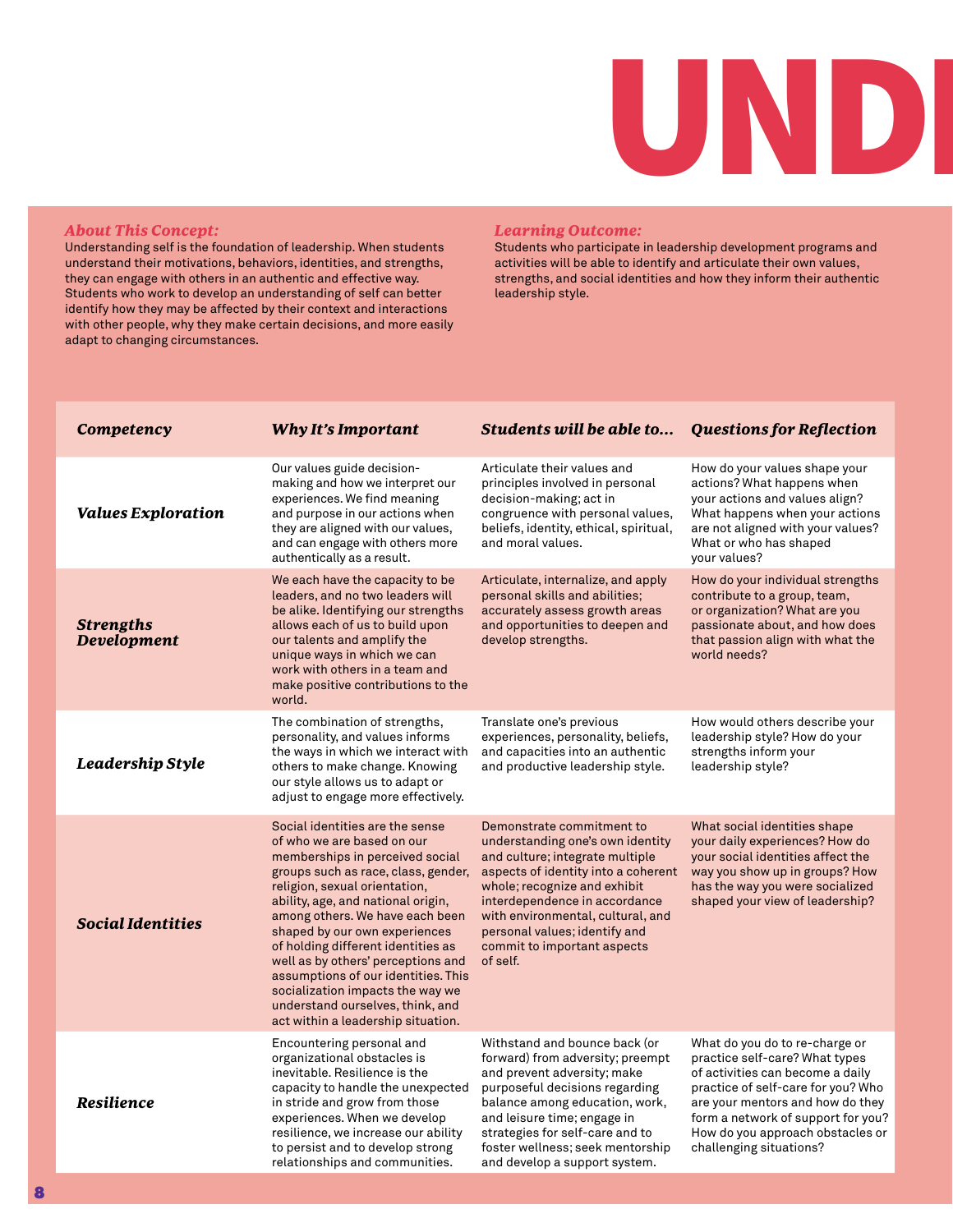# IRSTANI SELF



### Intersections With The Other Concepts

- *Justice & Ethics:* Explore the values and principles involved in personal and organizational decision-making and the impacts of those decisions on others; interrogate how social identities influence how you interpret and experience the world, and how abuse of power, authority, and positional leadership roles maintains systems of oppression
- Strategy & Reasoning: Analyze how your experiences, strengths, style, and personality might shape the way you reason, plan, and make decisions; consider strengths and how they support the ways you define and measure your success
- Building & Maintaining Relationships: Consider how your leadership style affects your ability to develop authentic relationships; identify the strengths and needs of a group and how to contribute your ideas and strengths to make progress on a common agenda or group goals
- Executing Change: Deconstruct your motivations and take accountability for your actions; reflect upon how you are uniquely able to contribute to a larger change movement through collective action

### Curriculum Ideas

- Ranking of values with reflective storytelling
- Reflective journals with prompts, or prompts that can be explored through drawing, poetry, spoken word, or other means of expression
- Strengths-based self-assessment tools and personality assessments (Gallup - StrengthsQuest, Myers-Briggs Type Indicator, True Colors, Bolman and Deal - Leadership Orientations Assessment, Kouzes and Posner - Leadership Practices Inventory)
- Cycle of Socialization and Social Identity Wheel
- Conversations with mentors who can share observations about leadership style and strengths
- Personal development reflection and goal setting
- Identify practices to develop resilience, promote wellness, and engage in self-care such as sharing gratitude, incorporating nature, breathing or mindfulness techniques
- Sharing stories of overcoming obstacles and lessons learned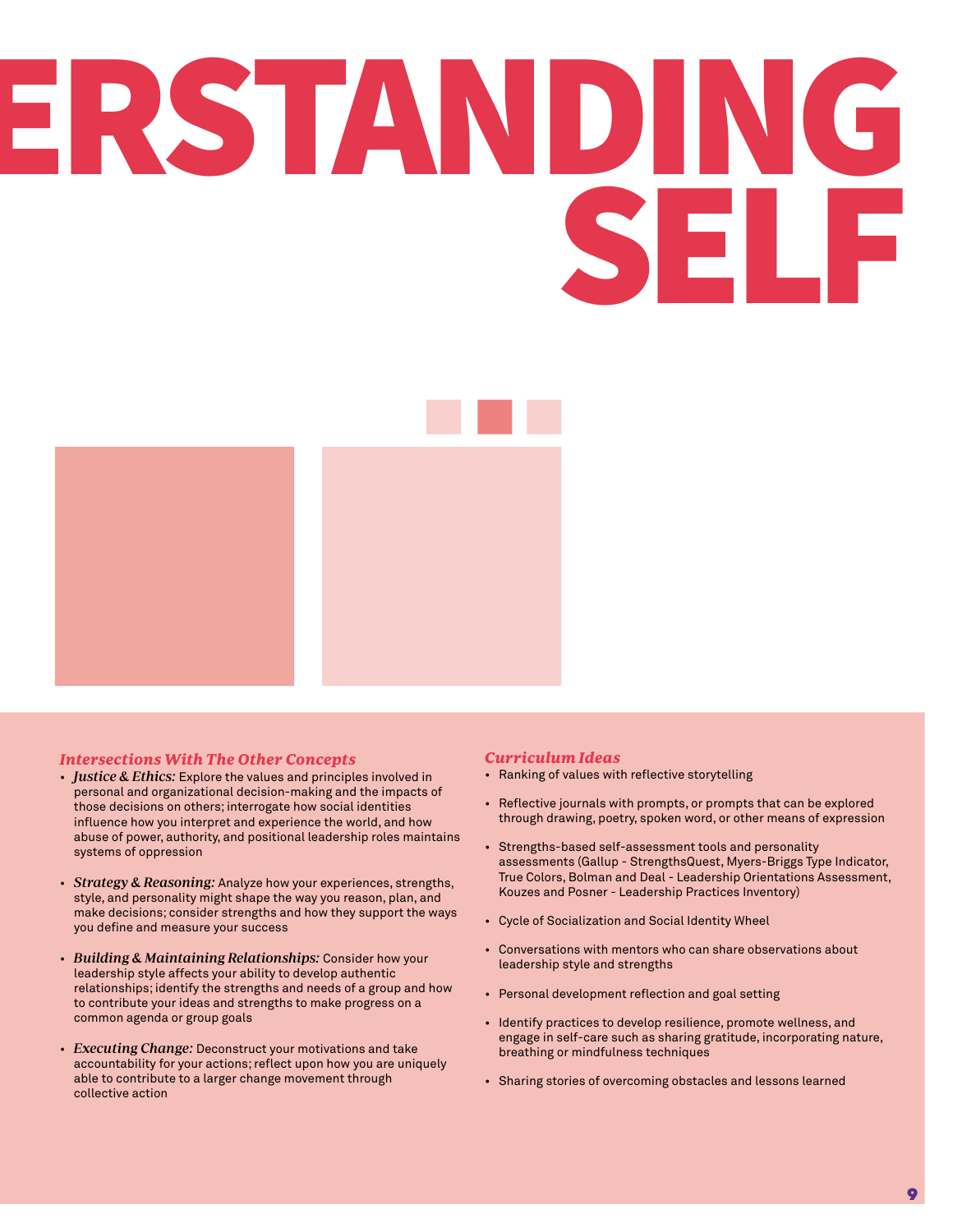## USTICE<br>, FTHICS ET HI

### About This Concept:

Leadership is a positive change process, and therefore, is not value neutral. Inherent in leadership is a responsibility and connection to working for the greater good of a group or community. A lens of justice and ethics must be developed at the individual and group levels in order to act with integrity, value the perspectives of others, challenge oppressive systems, foster inclusivity, and create organizations and communities where all members can thrive.

### Learning Outcome:

Students who participate in leadership development programs and activities will develop a set of ethics and a social justice lens through which they conceptualize and practice leadership.

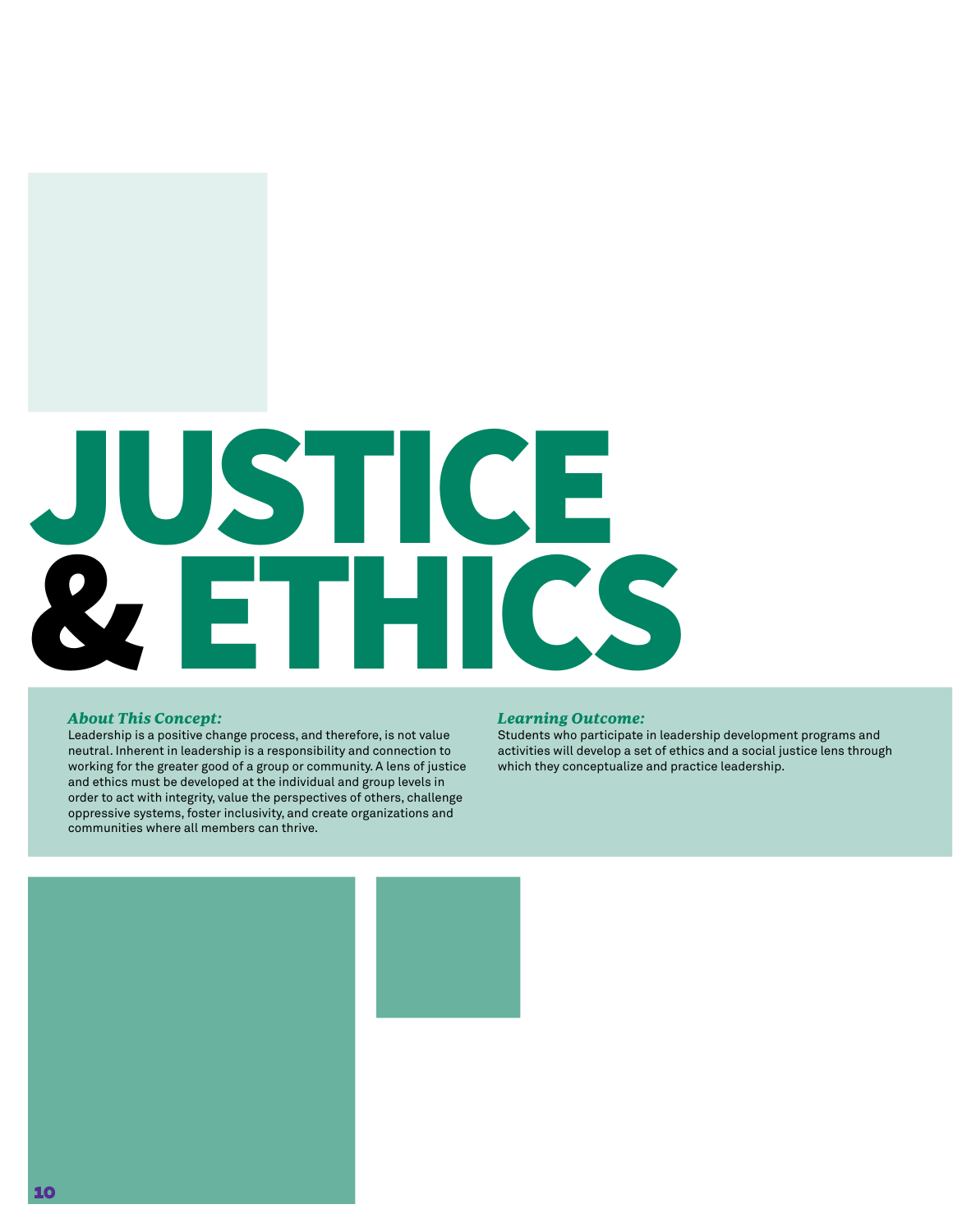| Competency                                                  | <b>Why It's Important</b>                                                                                                                                                                                                                                                                                                                                                                                                             | Students will be able to                                                                                                                                                                                                                                                                                                                                                                                                                                                                                                   | <b>Questions for Reflection</b>                                                                                                                                                                                     |
|-------------------------------------------------------------|---------------------------------------------------------------------------------------------------------------------------------------------------------------------------------------------------------------------------------------------------------------------------------------------------------------------------------------------------------------------------------------------------------------------------------------|----------------------------------------------------------------------------------------------------------------------------------------------------------------------------------------------------------------------------------------------------------------------------------------------------------------------------------------------------------------------------------------------------------------------------------------------------------------------------------------------------------------------------|---------------------------------------------------------------------------------------------------------------------------------------------------------------------------------------------------------------------|
| <b>Cultural Humility &amp;</b><br><b>Perspective-Taking</b> | We will never fully understand the<br>experience of another person. An<br>orientation of humility and<br>perspective-taking assumes that<br>we will always be learning and<br>open to the perspectives that<br>others bring and deem most<br>valuable.                                                                                                                                                                                | Work collaboratively with people<br>different from oneself; affirm and<br>value the worth of individuals and<br>communities; engage with<br>curiosity and humility; understand<br>that the process of learning about<br>individuals and cultures is a<br>lifelong endeavor; consider others'<br>perspectives and points of view as<br>an opportunity to learn.                                                                                                                                                             | How do you remain open to<br>learning about others' experiences<br>and perspectives over the course<br>of your entire lifetime? How do<br>the perspectives and outcomes of<br>others inform your ethics?            |
| Understanding<br><b>Power</b>                               | Power dynamics exist in every<br>relationship, group, community,<br>and society. By acknowledging,<br>naming, and understanding how<br>power operates, we can work<br>to dismantle the ways in which<br>it maintains oppression,<br>andappropriately use power in<br>collaboration with others to<br>create positive social change.                                                                                                   | Recognize social systems and<br>their influence on people;<br>acknowledge and challenge the<br>inherent power imbalances in<br>hierarchy and in social systems;<br>understand how to build and<br>leverage power for positive<br>social change; recognize power<br>dynamics and their effects<br>and how to respond to them<br>effectively within groups.                                                                                                                                                                  | In what ways do you have power<br>and how can you use it to make<br>positive change? How can your<br>group build power for positive<br>change? What principles govern<br>how you navigate systems of<br>power?      |
| Equity, Privilege, &<br><b>Oppression</b>                   | Moving towards equity and justice<br>is both a process and a goal. By<br>understanding our target and<br>agent social identities and social<br>power, we can learn the ways<br>in which power, privilege, and<br>oppression are reinforced within<br>leadership positions and<br>situations. We can challenge<br>these systems within our<br>organizations and beyond, and<br>amplify voices that have been<br>historically silenced. | Identify systematic barriers to<br>equality and inclusiveness, then<br>advocate and justify means for<br>dismantling them; in interactions<br>with others, exhibit respect and<br>preserve the dignity of others;<br>understand that there is an<br>inequitable distribution of social<br>power within society, resulting<br>in advantages for some and<br>disadvantages for others, and<br>work toward a more equitable<br>distribution of social power;<br>articulate the advantages and<br>impact of a diverse society. | How do systems of power,<br>privilege, and oppression affect<br>you and operate within your<br>groups? How does your group<br>challenge systems of oppression<br>internally and externally?                         |
| Interdependence                                             | Our experiences in the world are<br>inextricably linked. Fostering<br>healthy mutual reliance on one<br>another and between groups<br>allows us to think collectively<br>about how leadership can create<br>positive change for all.                                                                                                                                                                                                  | Share a group or organizational<br>goal and work with others<br>to achieve it; seek help from<br>others when needed and offer<br>assistance to others; learn from<br>the contributions and involvement<br>of others; accept supervision,<br>direction, and feedback as<br>needed: demonstrate<br>consideration of the welfare of<br>others in decision-making.                                                                                                                                                             | What are your/your group's ethics<br>and standards for behavior?<br>What happens when your/your<br>group's actions do not align with<br>those ethics? How can you<br>foster interdependence in your<br>communities? |
| <b>Intersections With The Other Concepts</b>                |                                                                                                                                                                                                                                                                                                                                                                                                                                       | <b>Curriculum Ideas</b>                                                                                                                                                                                                                                                                                                                                                                                                                                                                                                    |                                                                                                                                                                                                                     |

- Understanding Self: Consider how your social identities and experiences inform the development of your personal values and group ethics; explore how your leadership style supports or inhibits a more equitable and inclusive group process; discern your motivation for leading and how your engagement can contribute to a more just and equitable world
- Strategy & Reasoning: Analyze how decisions are made and whose voices and perspectives are represented; interrogate the ways in which you define success and the underlying assumptions that may be influencing your reasoning
- Building & Maintaining Relationships: Examine how you wield power within groups and in relationships; audit your group's inclusivity practices and the intercultural dynamics that are present; reflect on why your organization exists and if there are others with whom you could partner for greater impact
- Executing Change: Anticipate orgaizational transitions and the ethical issues involved in organizational change; identify where intergroup collaboration could foster greater interdependence and an ability to create more positive change

### Curriculum Ideas

- Group development of a code of ethics and organizational values
- Move into the Circle activity
- Star Power simulation
- Case studies of current events with reflection about leadership process
- Interviews with social change makers
- Develop a sustained community partnership with an organization that relates to the group's work or interests
- Engage in an organizational power analysis
- Use racial equity impact assessments in decision-making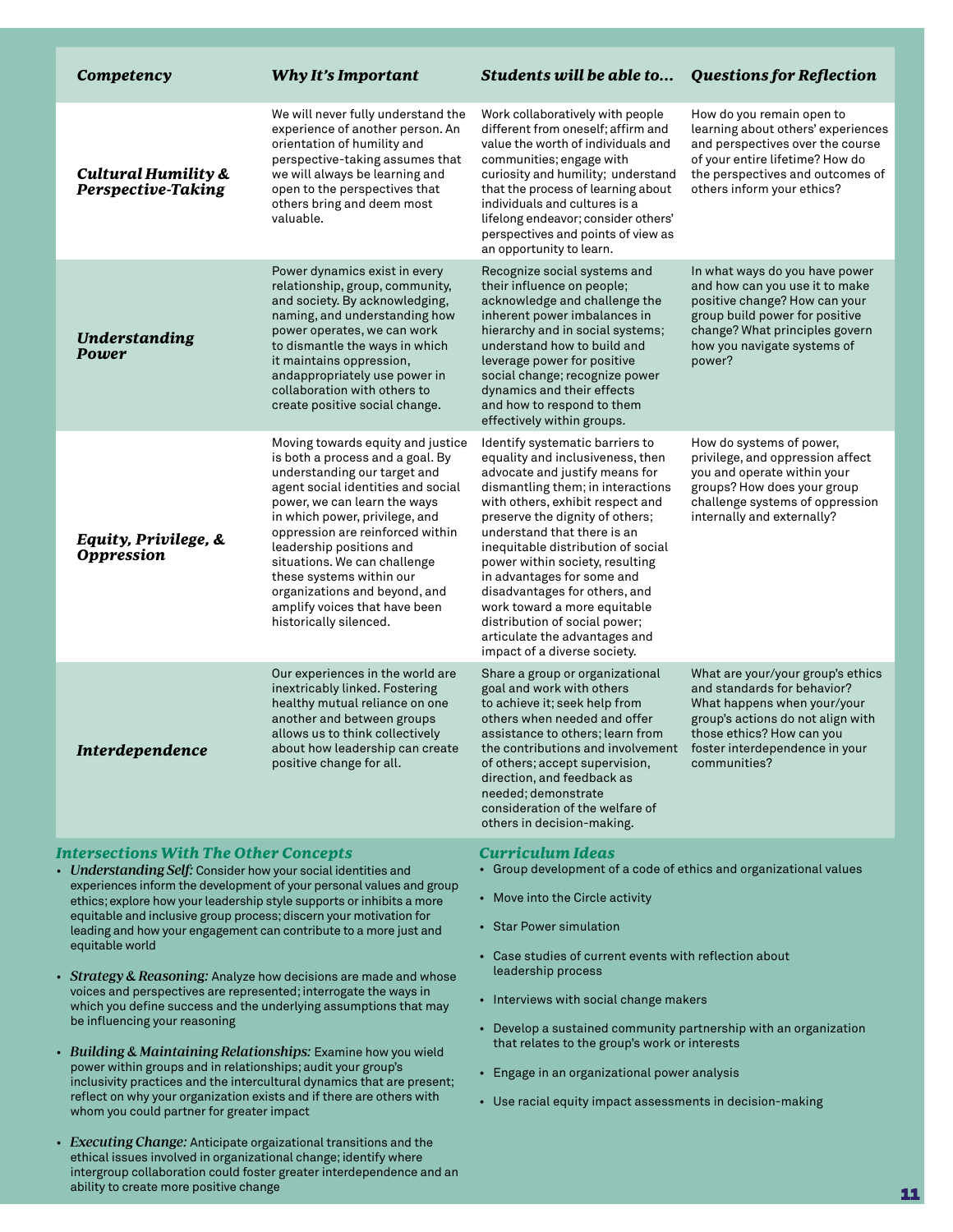### STRATEGY & REASONING

### About This Concept:

Leadership involves facilitating a process of planning and decision-making in order to move a group towards positive change. Individuals and groups must become skilled at analyzing their context, considering options, assessing resources and possible outcomes, and developing methods for organizations to thrive as they engage complex problems.

### Learning Outcome:

Students who participate in leadership development programs and activities will be able to identify opportunities for growth or improvement and strategically plan for the sustained and ethical practice of leadership.

| Competency                                      | Why It's Important                                                                                                                                                                                                                                                                                                                  | Students will be able to                                                                                                                                                                                                                                                                                                                                                                                                  | <b>Questions for Reflection</b>                                                                                                                                                                                                                                                                                   |
|-------------------------------------------------|-------------------------------------------------------------------------------------------------------------------------------------------------------------------------------------------------------------------------------------------------------------------------------------------------------------------------------------|---------------------------------------------------------------------------------------------------------------------------------------------------------------------------------------------------------------------------------------------------------------------------------------------------------------------------------------------------------------------------------------------------------------------------|-------------------------------------------------------------------------------------------------------------------------------------------------------------------------------------------------------------------------------------------------------------------------------------------------------------------|
| Critical Thinking &<br>Analysis                 | The ability to examine an issue<br>from multiple sides, weigh the<br>merits of information, and assess<br>the impact of actions allows us to<br>understand situations and make<br>the best decisions possible as<br>individuals and organizations.                                                                                  | Identify important problems,<br>questions, and issues; analyze,<br>interpret, and make judgments of<br>the relevance and quality of<br>information; assess assumptions<br>and consider alternative<br>perspectives and solutions;<br>use complex information from<br>a variety of sources including<br>personal experience and<br>observation to form a decision or<br>opinion; be open to new ideas and<br>perspectives. | What is involved in the planning<br>and analysis of your group's work?<br>How do you improve upon these<br>practices? What factors and<br>viewpoints do you consider as<br>you think critically about issues,<br>direction, relationships,<br>and interactions?                                                   |
| <b>Planning &amp;</b><br><b>Decision-Making</b> | Resources such as time and<br>money are often limited, so<br>planning and strategic<br>decision-making are crucial for<br>personal and organizational<br>development and goal setting. We<br>can often accomplish more when<br>we understand how and why we<br>make decisions, and are able to<br>map out the ways in which we will | Set and pursue goals; articulate<br>and make plans to achieve<br>long-term goals and objectives;<br>identify and work to overcome<br>obstacles that impede goal<br>achievement; articulate the<br>values and principles involved in<br>personal decision-making.                                                                                                                                                          | What is the structure of your<br>organization? What are the<br>mission, vision, value, goals, and<br>culture? Do all of those pieces<br>align with your goals and position<br>you for positive change? How do<br>you/your group make decisions?<br>What informs your choices and<br>how do you come to agreement? |

achieve our goals and mission.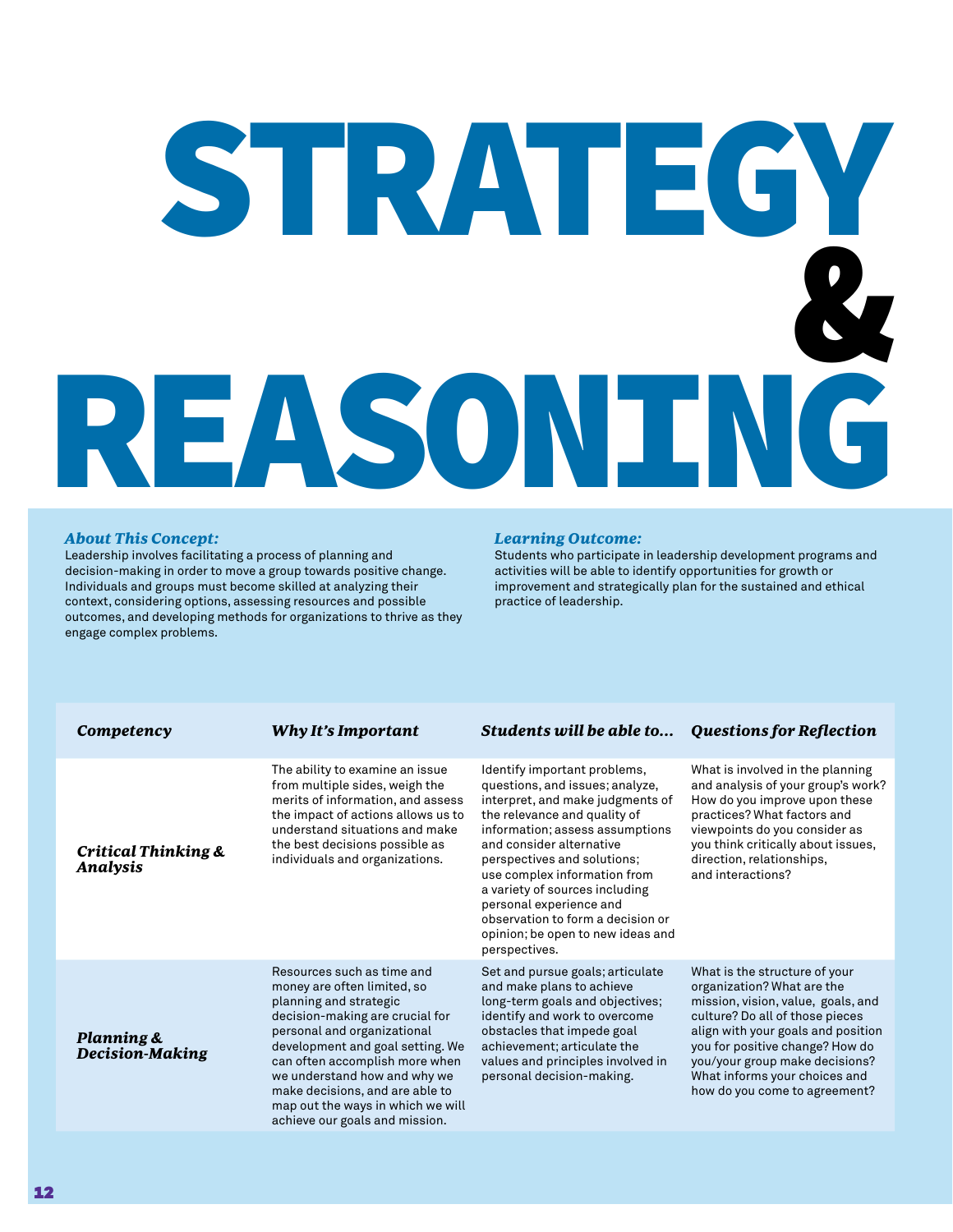| Competency              | <b>Why It's Important</b>                                                                                                                                                                                                                                                                                    | Students will be able to                                                                                                                                                                                                                                                                                                                                                                                                                                                          | <b>Questions for Reflection</b>                                                                                                         |
|-------------------------|--------------------------------------------------------------------------------------------------------------------------------------------------------------------------------------------------------------------------------------------------------------------------------------------------------------|-----------------------------------------------------------------------------------------------------------------------------------------------------------------------------------------------------------------------------------------------------------------------------------------------------------------------------------------------------------------------------------------------------------------------------------------------------------------------------------|-----------------------------------------------------------------------------------------------------------------------------------------|
| <b>Innovation</b>       | As Einstein (2003) said, "we<br>cannot solve problems with the<br>same thinking we used when we<br>created them." We need new and<br>creative thinking to tackle<br>complex challenges and make<br>change in our current realities. As<br>our world ever-evolves, we need to<br>be nimble in our approaches. | Integrate mental, emotional, and<br>creative processes for increased<br>insight; formulate a new approach<br>to a particular problem; apply<br>previously understood<br>information, concepts, and<br>experiences to a new situation or<br>setting; rethink previous<br>assumptions; generate new<br>problem-solving approaches<br>based on new insights; recognize<br>one's own capacity to create new<br>understanding from learning<br>activities and dialogue with<br>others. | How do you ensure that you are<br>continually seeking new and<br>better ways of doing things?                                           |
| <b>Systems Thinking</b> | We live in an interconnected world<br>where every action and decision<br>has a ripple effect. Understanding<br>the relationships and networks<br>connected to our work enables<br>us to amplify the change we are<br>creating while mitigating<br>unintended consequences.                                   | Understand and analyze the<br>interconnectedness of societies<br>worldwide; demonstrate effective<br>stewardship of human, economic,<br>and environmental resources:<br>understand networks and the<br>relationships between individual<br>parts of a network; anticipate the<br>impacts of altering one part on<br>the system as a whole.                                                                                                                                        | How do you/your group consider<br>how your work is part of a larger<br>system or context? What effect<br>does your work have on others? |

### Intersections With The Other Concepts

- Understanding Self: Consider how your values and identities affect your decision-making and priorities; understand your norms and stocks of knowledge and how those may inhibit your ability to be innovative
- Justice & Ethics**:** Deconstruct the roles that power, privilege, and oppression play in maintaining or creating systems; examine if there are methods of critical thinking or planning from outside of your social location that may inform your leadership in new ways
- Building & Maintaining Relationships: Examine your organization's structures and culture and how those may help or hinder your organization in the process towards achieving its goals; assess the impact of decision-making on the health of the group and its members, particularly during high stress times; consider how relationships are intentionally built and not just assumed to exist
- Executing Change: Anticipate circumstances that may require your organization to be adaptable or deal with ambiguity; consider how collaborative partners can help expand your understanding of a network or system

### Curriculum Ideas

- Case studies that highlight the interconnectedness of systems and stakeholders
- Organizational development of a 3 5 year strategic plan
- Work backwards step-by-step from a goal/outcome to make a detailed plan and highlight decision-points within the plan
- Problem-solving scenarios that require three or more solutions to drive innovation
- Debates on controversial topics where students must argue from the side with which they disagree and engage in fact-seeking analysis
- Power-map the campus or larger context and determine what influences decision-makers on particular topics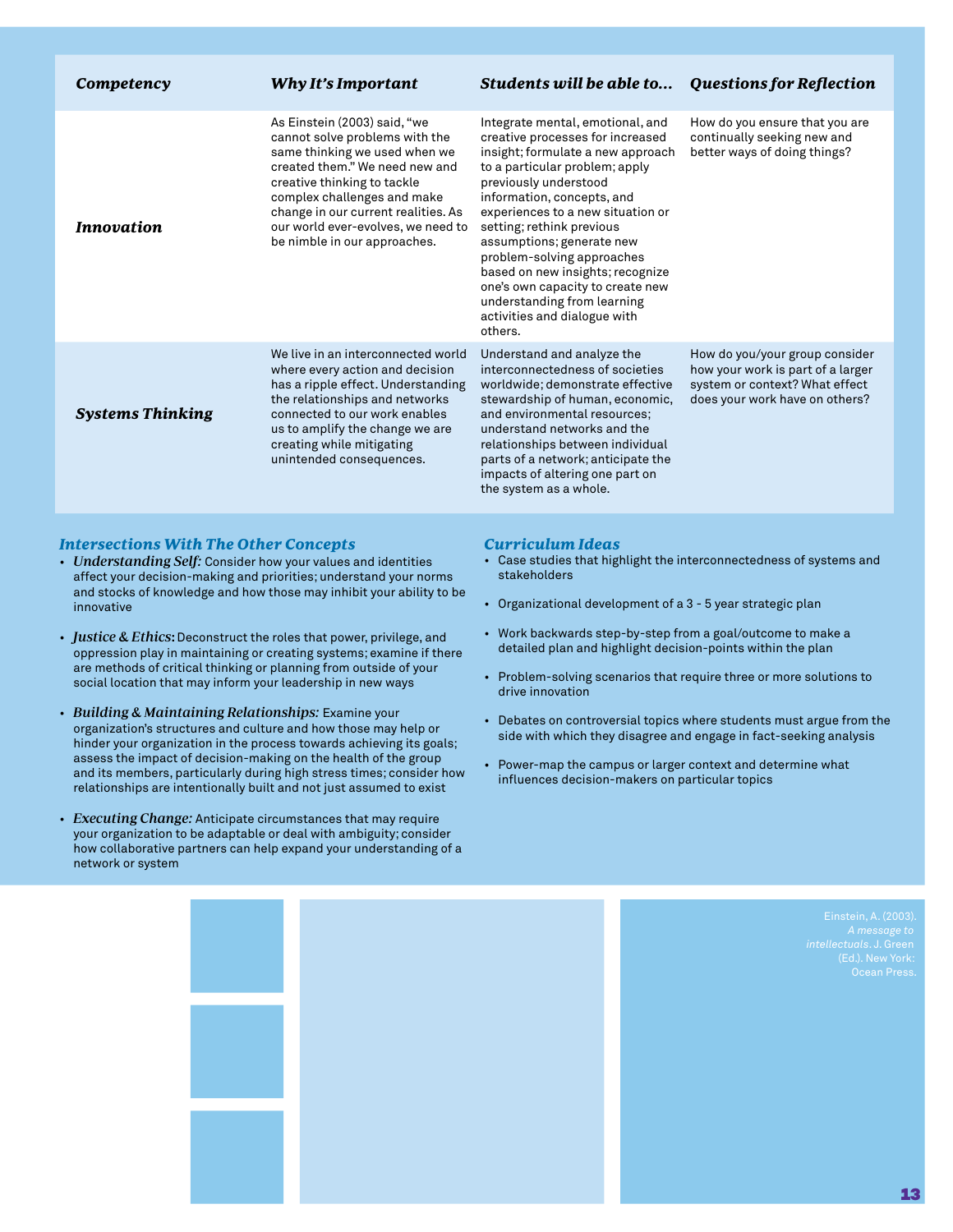## BUILDING & MAINTAINING

### About This Concept:

We live in an interconnected world that demands leadership informed by and built upon interpersonal relationships. Building and maintaining relationships within organizations is critical for organizational health, continued investment by members, and productivity; relationships between organizations facilitates collaboration and working towards shared goals.

### Learning Outcome:

Students who participate in leadership development programs and activities will be able to build and maintain relationships in order to positively shape their communities at Northwestern and beyond.

| Convey meaning in a way that<br>The ability to convey ideas<br>What are your/your group's<br>through speaking, writing, visuals,<br>others understand by writing and<br>communication practices, and<br>speaking coherently and<br>how do you use communication to<br>and non-verbal means is only half<br>of the communication process.<br>effectively; write and speak<br>foster the building and<br>maintaining of relationships?<br>The other half is listening. We<br>after reflection; influence others<br>need to engage both output and<br>through writing, speaking, or<br><b>Communication</b><br>input in small and large settings<br>artistic expression; effectively<br>to build understanding, develop<br>articulate abstract ideas; use<br>relationships, and share ideas<br>appropriate syntax and grammar;<br>that lead to action.<br>make and evaluate presentations<br>or performances; listen attentively<br>to others and respond<br>appropriately.<br>Conflict will eventually arise in<br>How do you/your group navigate<br>Effectively manage disagreement,<br>balance needs and interests of<br>every relationship and in every<br>conflict? How do you give/receive<br>feedback in a way that<br>organization. Developing a<br>all involved, find common ground,<br>comfort and ability to navigate<br>contributes to growth?<br>foster an environment where<br>conflict can build trust and<br>conflict and disagreement is<br>healthy organizations while<br>productive and encourage<br><b>Navigating Conflict</b><br>reducing the potential for conflict<br>honest exchanges of ideas<br>avoidance or escalation that can<br>and viewpoints.<br>cause long-term damage. Conflict<br>can strengthen organizations as | Competency | Why It's Important            | Students will be able to | <b>Questions for Reflection</b> |
|---------------------------------------------------------------------------------------------------------------------------------------------------------------------------------------------------------------------------------------------------------------------------------------------------------------------------------------------------------------------------------------------------------------------------------------------------------------------------------------------------------------------------------------------------------------------------------------------------------------------------------------------------------------------------------------------------------------------------------------------------------------------------------------------------------------------------------------------------------------------------------------------------------------------------------------------------------------------------------------------------------------------------------------------------------------------------------------------------------------------------------------------------------------------------------------------------------------------------------------------------------------------------------------------------------------------------------------------------------------------------------------------------------------------------------------------------------------------------------------------------------------------------------------------------------------------------------------------------------------------------------------------------------------------------------------------------------------------------------------------------|------------|-------------------------------|--------------------------|---------------------------------|
|                                                                                                                                                                                                                                                                                                                                                                                                                                                                                                                                                                                                                                                                                                                                                                                                                                                                                                                                                                                                                                                                                                                                                                                                                                                                                                                                                                                                                                                                                                                                                                                                                                                                                                                                                   |            |                               |                          |                                 |
| through the exploration of<br>multiple perspectives.                                                                                                                                                                                                                                                                                                                                                                                                                                                                                                                                                                                                                                                                                                                                                                                                                                                                                                                                                                                                                                                                                                                                                                                                                                                                                                                                                                                                                                                                                                                                                                                                                                                                                              |            | new ideas and processes arise |                          |                                 |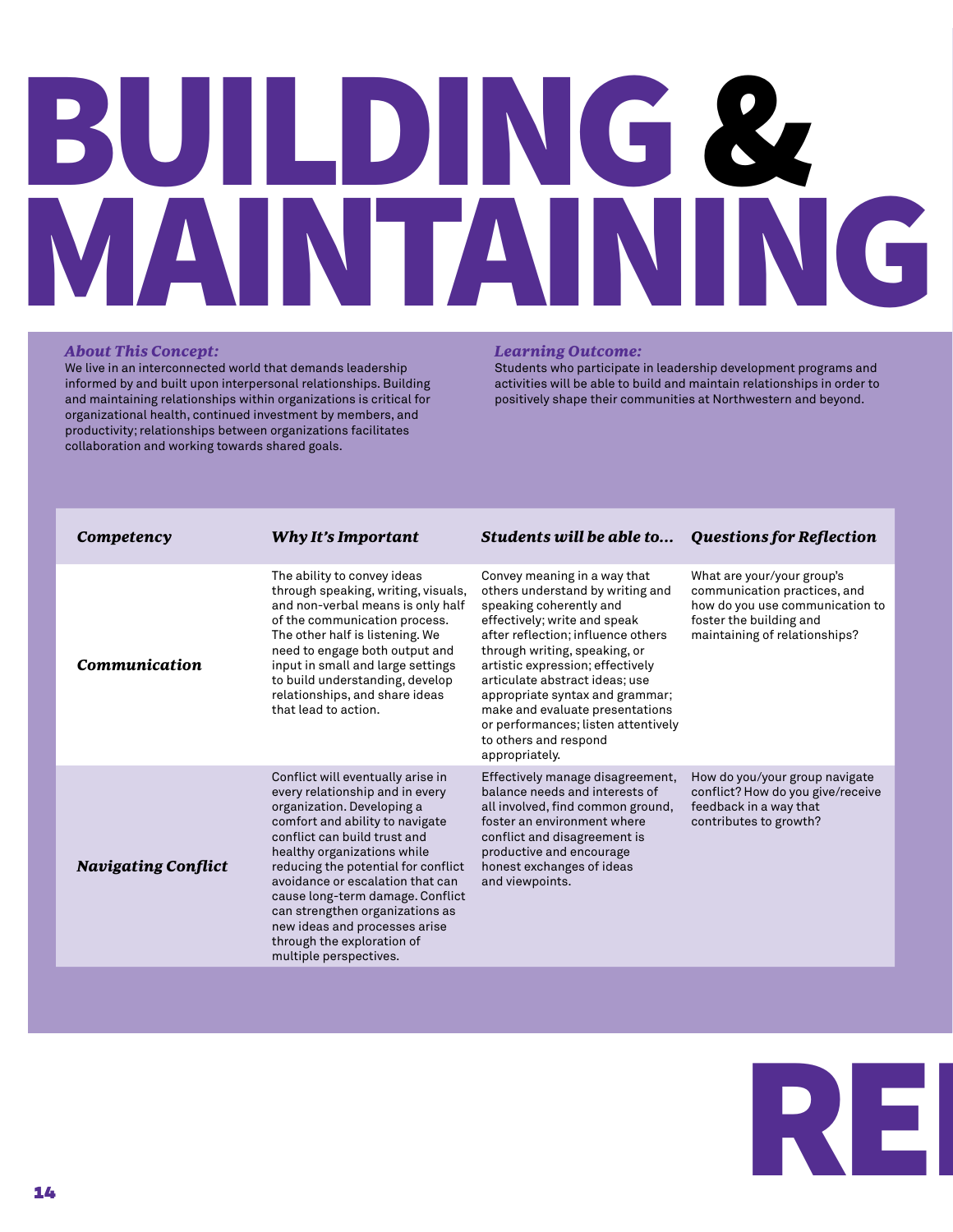| Competency                                    | <b>Why It's Important</b>                                                                                                                                                                                                                                                                                       | Students will be able to                                                                                                                                                                                                                                                                                                       | <b>Questions for Reflection</b>                                                                                                                                                                                                                               |
|-----------------------------------------------|-----------------------------------------------------------------------------------------------------------------------------------------------------------------------------------------------------------------------------------------------------------------------------------------------------------------|--------------------------------------------------------------------------------------------------------------------------------------------------------------------------------------------------------------------------------------------------------------------------------------------------------------------------------|---------------------------------------------------------------------------------------------------------------------------------------------------------------------------------------------------------------------------------------------------------------|
| Group/Community<br><b>Development Process</b> | Groups and organizations are<br>dynamic and in a perpetual<br>process of change. Deepening<br>connections within the group,<br>solidifying shared purpose and<br>values, and figuring out how to<br>work well together will allow a<br>group to more effectively reach<br>their goals.                          | Establish healthy, mutually<br>beneficial relationships with<br>others; treat others with respect;<br>manage interpersonal conflicts<br>effectively; assist groups in<br>developing a sense of shared<br>purpose, commitment, trust, and<br>effectiveness; effectively navigate<br>through the stages of group<br>development. | What are the dynamics of your<br>group/community? What<br>dynamics are unspoken? How<br>can you contribute to building<br>healthy connections? How are<br>new members brought into the<br>organization in ways that foster<br>trust and authentic connection? |
| <b>Trust</b>                                  | We build trust by trusting others<br>and being a person others can<br>trust. When individuals and<br>organizations do what they say<br>they will do, they build credibility.<br>Honesty, transparency, personal<br>accountability, and acting with<br>congruence to values all<br>contribute to building trust. | Accept personal accountability;<br>exemplify dependability,<br>honesty, and trustworthiness;<br>exhibit transparency in<br>decision-making; actively work<br>to ensure healthy organizational<br>cultures where all members<br>can thrive.                                                                                     | Does trust exist in your group?<br>How can you contribute to the<br>development of trust?                                                                                                                                                                     |

### Intersections With The Other Concepts

- Understanding Self: Explore how your social identities are perceived by others and how those can impact group dynamics; analyze how your communication patterns developed through your personal history and consider how those patterns may support or inhibit your ability to build and maintain healthy relationships
- *Justice & Ethics:* Challenge your organizations to be intentionally inclusive of people with different identities and points of view; examine how power dynamics are operating in the group dynamics with regards to facilitation, inclusion of voices, culture, and norms of accountability
- Strategy & Reasoning: Explore and interrogate your group's mission, vision, values, goals, and culture and how each of those elements empowers or hinders interpersonal relationships inside and outside of the group; consider how your approach to conflict developed over time and if it aligns with your values and strengths
- Executing Change: Examine how your organization's structure and culture supports or inhibits relationship building and opportunities for leadership development for members of the group; assess collaborative successes or failures and unpack the role that communication, conflict, and trust may have played in each scenario

### Curriculum Ideas

- Team-building initiatives such as high ropes or low ropes activities
- Role play presentations, difficult conversations, and running effective meetings
- Group retreat with built-in bonding time or personal relationship building activities
- Teach active listening and have students keep a journal for a day about their use of the skill
- Regularly debrief events to celebrate successes, acknowledge conflict or pitfalls, and allow time for reflection
- Work with the group to write a guest column for The Daily Northwestern
- Establish a regular practice of openly discussing group conflict and giving and receiving feedback
- Practice group facilitation with rotating facilitators, observers, and feedback

# RELATIONSHIPS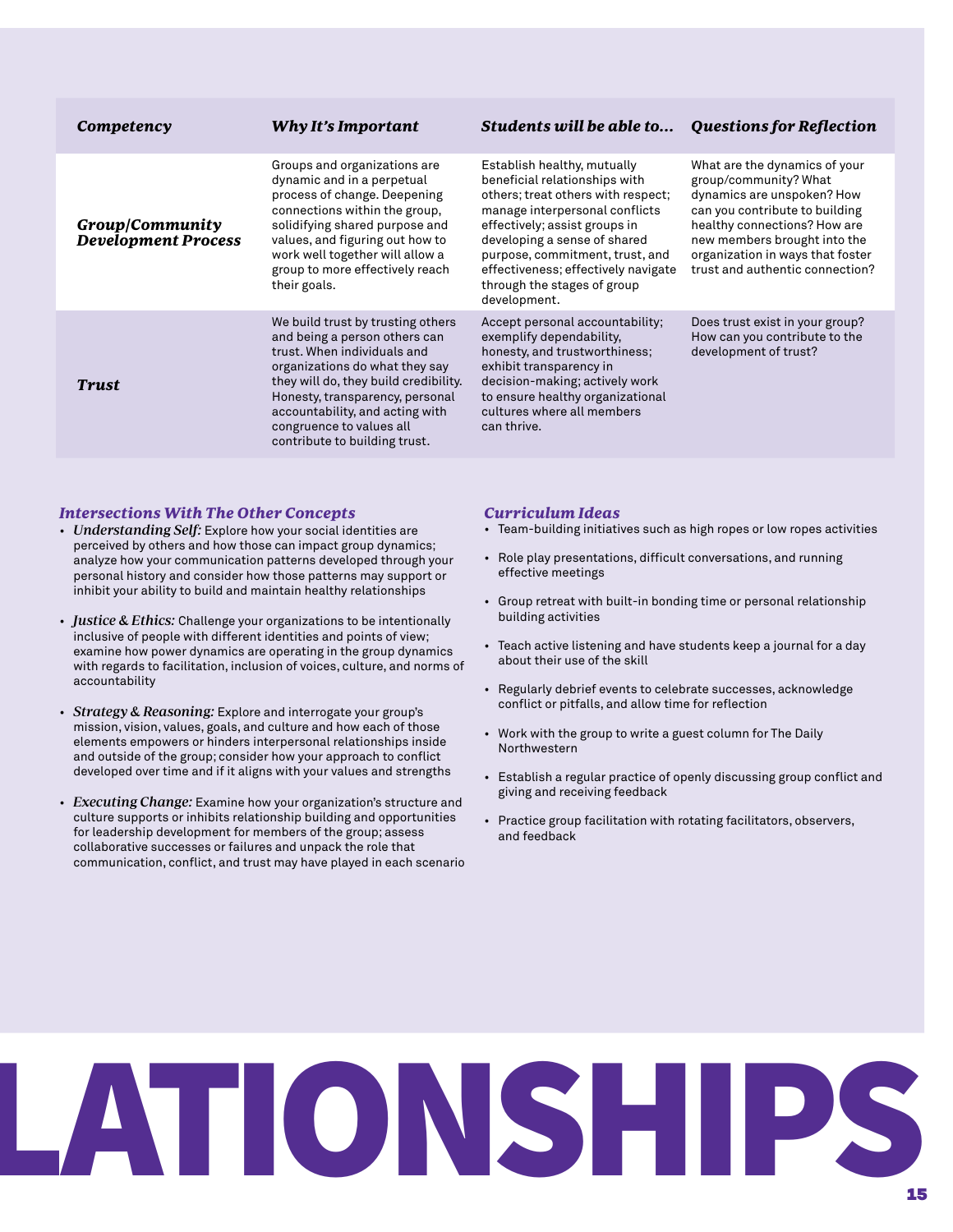### About This Concept:

Leadership is an iterative process of change that relies on collaborative and collective action over time. Change is rarely a linear process, so we must constantly reflect on the actions we take in order to learn from them and adapt. As the change process continues, new leaders need to be developed in order to bring new energy, ideas, and longevity to the work.

### Learning Outcome:

Students who participate in leadership development programs and activities will be able to demonstrate initiative and follow through in order to achieve positive change through collaboration and the leadership process.

| Competency                                | <b>Why It's Important</b>                                                                                                                                                                                                                                                                                                      | Students will be able to                                                                                                                                                                                                                                                                                                                                                                       | <b>Questions for Reflection</b>                                                                                                                                                                                                                                                                                               |
|-------------------------------------------|--------------------------------------------------------------------------------------------------------------------------------------------------------------------------------------------------------------------------------------------------------------------------------------------------------------------------------|------------------------------------------------------------------------------------------------------------------------------------------------------------------------------------------------------------------------------------------------------------------------------------------------------------------------------------------------------------------------------------------------|-------------------------------------------------------------------------------------------------------------------------------------------------------------------------------------------------------------------------------------------------------------------------------------------------------------------------------|
| <b>Initiative &amp;</b><br>Follow-through | Leadership involves taking action<br>and persisting through challenges<br>and setbacks to create positive<br>change. We need individuals and<br>groups with courage to make<br>change when there is a need<br>and carry on towards a goal<br>despite obstacles.                                                                | Show resourcefulness and<br>motivation; assess, critique,<br>and then improve the quality<br>of one's work and one's work<br>environment; manage a process to<br>achieve goals; apply appropriate<br>strategies for the context in<br>order to create change on a<br>group, organizational, and/or<br>societal level; hold themselves<br>accountable to obligations.                           | When have you taken initiative<br>and why? What motivates you<br>to take initiative? Do you follow<br>through on your commitments?<br>Why or why not? How do you hold<br>yourself and others accountable?                                                                                                                     |
| <b>Collaboration</b>                      | Leadership is striving to ensure<br>that the whole is greater than the<br>sum of the parts. Collaboration<br>and collective action weave<br>together the passion, motivation,<br>skills, strengths, and resources<br>of multiple entities to create<br>change that could not be<br>accomplished alone.                         | Work cooperatively with others,<br>including people different from<br>themselves and/or with different<br>points of view; seek and value the<br>involvement of others; delegate<br>effectively; listen to and consider<br>others' points of view; share<br>a group or organizational goal<br>and work with others to achieve it;<br>learn from the contributions<br>and involvement of others. | How are you collaborating<br>well with others? How are you<br>planning collective action to move<br>toward positive change? How<br>can you increase your ability to<br>collaborate?                                                                                                                                           |
| Praxis<br>(Action + Reflection)           | Praxis involves putting theory<br>into practice and reflecting on<br>the results. The reflection on<br>action process is practiced at<br>an individual and group level<br>so that we may learn from our<br>experiences, avoid repeating<br>the same mistakes, adapt to be<br>more effective, and develop in<br>our leadership. | Engage in a continual process<br>of action and reflection; take<br>action, consider the impacts<br>of the action, analyze the<br>results of the action, alter<br>and revise conceptions and<br>planning following reflection,<br>and implement revised plans in<br>further action.                                                                                                             | How do you build in time for<br>regular reflection and<br>conversation so you can learn<br>from your actions?                                                                                                                                                                                                                 |
| Sustainability &<br><b>Generativity</b>   | Integrating regular self-care into<br>individual and organizational<br>life is critical for sustained<br>engagement over time. At the<br>same time, new leaders need to<br>be developed and supported in<br>any organization to continue the<br>work beyond any one person's<br>presence.                                      | Demonstrate effective<br>stewardship of human, economic,<br>and environmental resources;<br>build capacity of others and<br>support the long-term goals of the<br>organization through leadership<br>transitions.                                                                                                                                                                              | Are you/your group adaptable to<br>changing circumstances? How<br>can you increase your comfort<br>in ambiguity? How is your group<br>planning for the next generation<br>of leadership in your work? How<br>can you invest in the leadership<br>development of others to carry<br>your work forward or in new<br>directions? |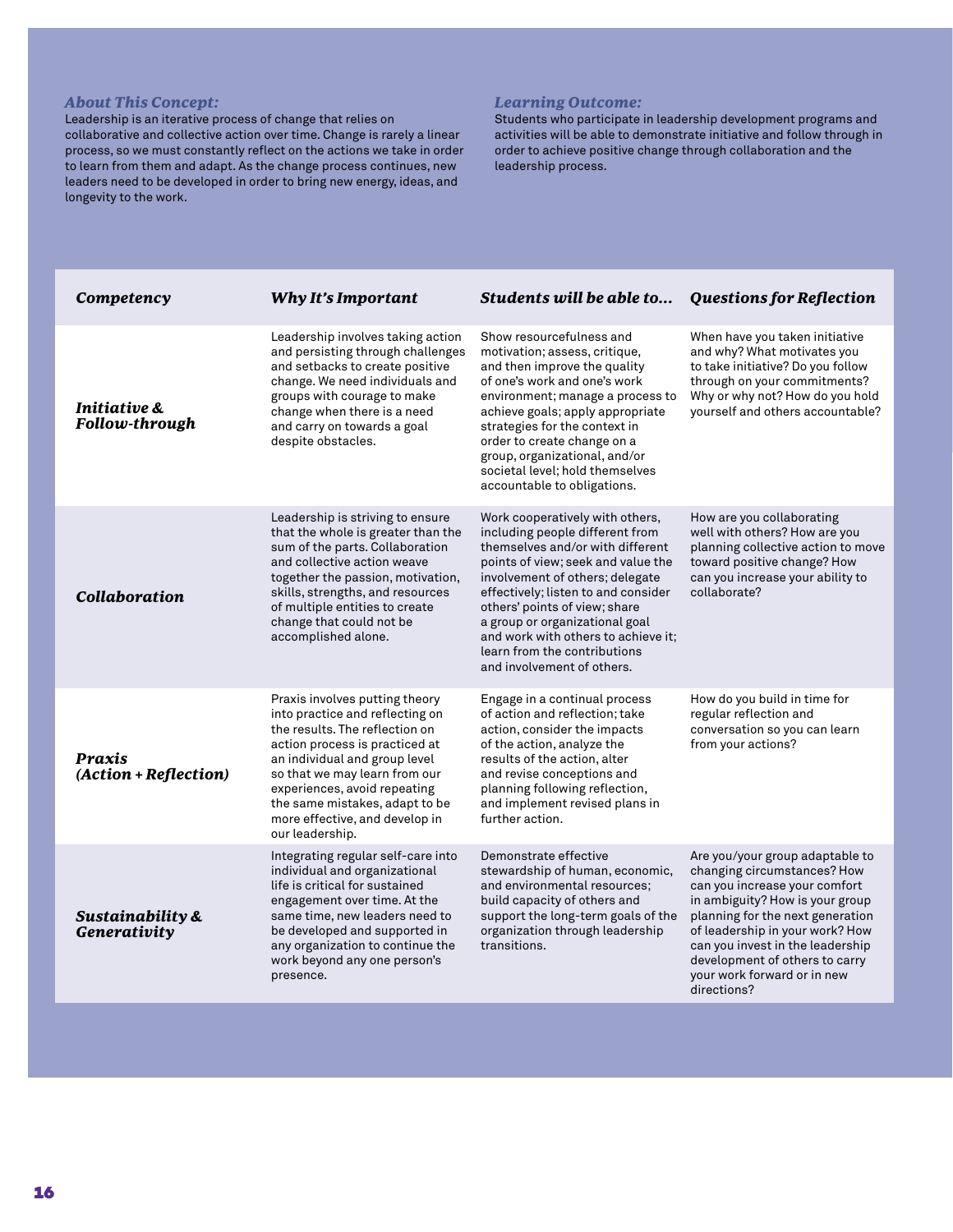### Intersections With The Other Concepts

- Understanding Self: Explore how you and your organization respond to ambiguity, rapidly changing circumstances, and failure so you can develop resiliency through those experiences; consider how your leadership style supports or hinders collaboration
- Justice & Ethics: Deconstruct your organization's leadership transitions and practices of succession to ensure they are inclusive and ethical; map your network of collaborators to determine which perspectives may be missing or what unintended consequences may occur as a result of your actions
- Strategy & Reasoning: Anticipate obstacles and foster a spirit of adaptation to better manage ambiguity and unique situations; consider the experiences of newer members of your organization and build leadership development into the core of your work; be intentional about onboarding new members
- Building & Maintaining Relationships: Explore how practices such as reflection and intentional collaboration impact the formation and development of the group; consider how you and your group respond to new ideas and initiatives that emerge from the group and how you hold each other accountable to follow through on plans

### Curriculum Ideas

- Case studies of effective and ineffective collaboration
- SWOT analysis after program or initiative
- New member retreat or new leadership transition meetings
- Ongoing member development and engagement of alumni
- Personal reflection through journals about personal examples of taking initiative and follow-through or when those actions were not taken
- Regular debriefs and reflection on activities, events, or projects
- Problem-solving exercises or low-ropes initiatives that develop collaboration skills and a group's ability to navigate ambiguity
- Mentoring pairings that support the leadership development of newer group members
- Regular celebrations, mindfulness exercises, moments of gratitude, and other similar practices to support group sustainability

EXECUTING CHANGE

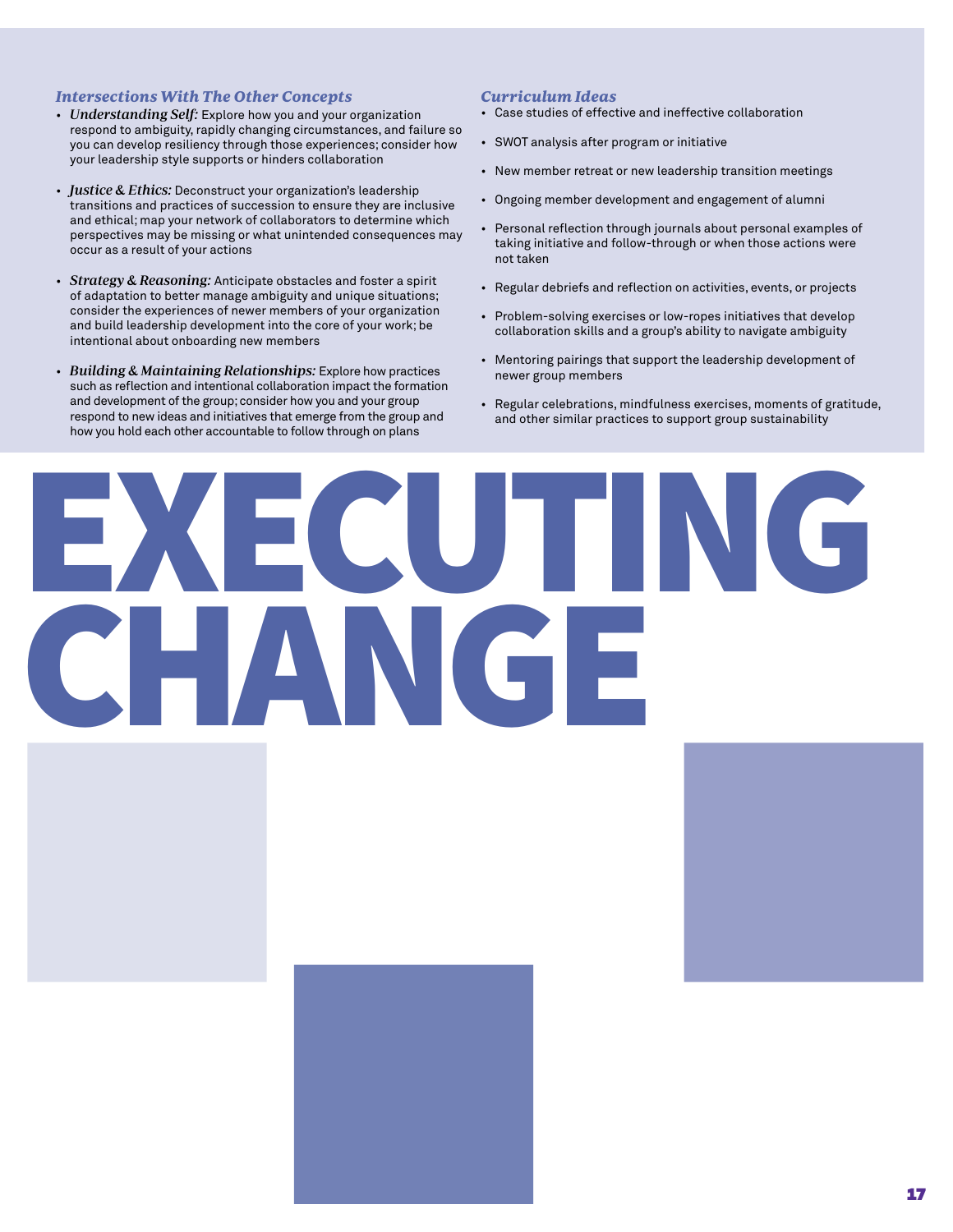# RESOURCES

Leadership studies and Leadership development is an emerging academic field. Every day new knowledge is created that shapes the discipline. Below are a few seminal books, articles, and resources you might find helpful in your work as a leadership educator and scholar-practitioner.

Also, please know that your colleagues in Leadership Development & Community Engagement are a resource. We are excited to collaborate with you and serve as thought-partners and resources in integrating the Leadership Framework in your work. Contact us any time and we will be happy to meet with you: **LDCE@northwestern.edu.**



### **Websites**

Northwestern's Leadership Development & Community Engagement: **www.northwestern.edu/lead-engage**

International Leadership Association: **www.ila-net.org/**

National Clearinghouse for Leadership Programs: **nclp.umd.edu/publications/concepts\_and\_connections**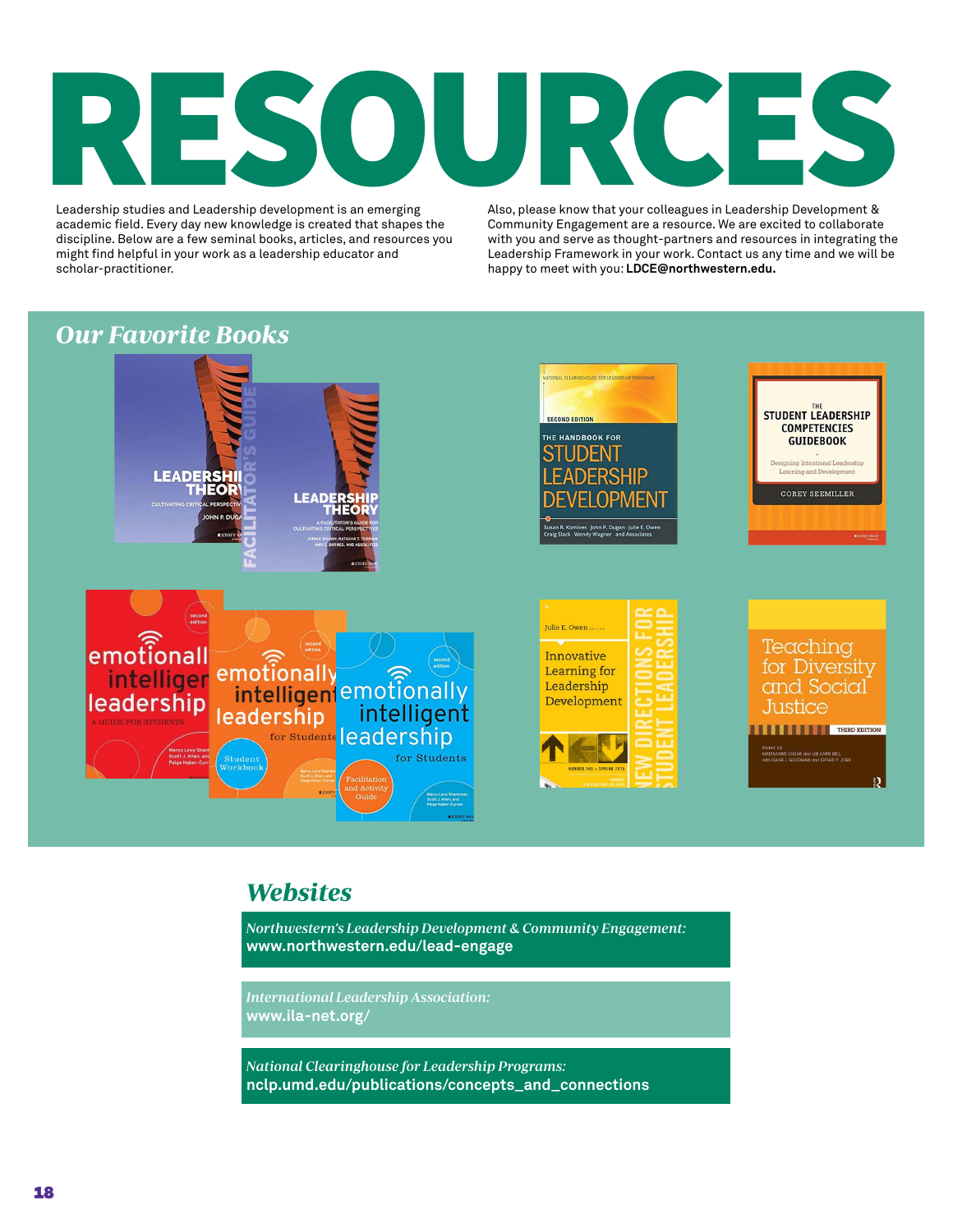### Additional Theories and Resources that Informed the Leadership Framework

### **Accelerating Leader Development**:

Murphy, S. E., & Reichard, R. J. (Eds.). (2011). *Early development and leadership*. New York: Routledge.

### **Active Citizens Continuum:**

Break Away, The Alternative Break Connection, Inc. (2012). *The active citizen continuum*. Retrieved from http://alternativebreaks.org/wp-content/uploads/2014/06/Active-Citizen-Continuum-2012-2.pdf

### **Adaptive Leadership:**

Heifetz, R. A., Grashow, A., & Linsky, M. (2009). *The practice of adaptive leadership: Tools and tactics for changing your organization and the world*. Boston, Mass.: Harvard Business Press.

### **Authentic Leadership:**

Avolio, B.J., & Gardner, W.L. (2005). *Authentic leadership development: Getting to the root of positive forms of leadership*. Leadership Quarterly, 16, 315-338.

### **Education as the Practice of Freedom:**

hooks, b. (1994). *Teaching to transgress: Education as the practice of freedom*. New York: Routledge.

### **Experiential Learning Cycle**:

Kolb, David A. (1984). *Experiential learning: Experience as the source of learning and development*. Englewood Cliffs, N.J.: Prentice-Hall.

### **Followership**:

Kelley, R. E. (1992). *The power of followership: How to create leaders people want to follow, and followers who lead themselves*. New York: Doubleday/Currency.

### **Leader Developmental Readiness**:

Avolio, B. J., & Hannah, S. T. (2008). Developmental readiness: Accelerating leader development*. Consulting Psychology Journal: Practice and Research, 60*(4), 331-347.

### **Leadership Identity Development Model**:

Komives, S. R., Longerbeam, S. D., Owen, J. E., Mainella, F. C., & Osteen, L. (2004). A leadership identity development model: Applications from a grounded theory. *Journal of College Student Development, 47*(4), 401-418.

### **Leadership Learning and Development Outcomes**:

Council for the Advancement of Standards in Higher Education. (2015). *CAS professional standards for higher education* (9th ed.). Washington, DC: Author.

### **Praxis and Liberatory Learning**:

Freire, P. (2000). *Pedagogy of the oppressed*. New York: Continuum.

### **Relational Leadership Model**:

Komives, S. R., Lucas, N., McMahon, T. R. (2013). Relational leadership model. *Exploring leadership for college students who want to make a difference* (pp. 93 – 145). San Francisco: Jossey-Bass.

### **Social Change Model**:

Komives, Susan R. (2009). *Leadership for a better world: Understanding the social change model of leadership development*. San Francisco: Jossey-Bass.

### **Social Justice**:

Adams, M., Blumenfeld, W. J., Castañeda, C. R., Hackman, H. W., Peters, M. L., & Zúñiga, X. (2010). *Readings for diversity and social justice.* New York: Routledge.

### **StrengthsQuest**:

Clifton, D. O., Anderson, E., & Schreiner, L. A. (2006). *StrengthsQuest: Discover and develop your strengths in academics, career, and beyond*. Washington, D.C.: Gallup Organization.

### **Theory of Group Development**:

Tuckman, B. W., & Jensen, M. A. C. (1977), Stages of small group development revisited. *Group and Organization Studies, 2*(4), 419-427.

### **Transformational Leadership**:

Burns, J. M. G. (1978). *Leadership*. New York: Harper & Row.